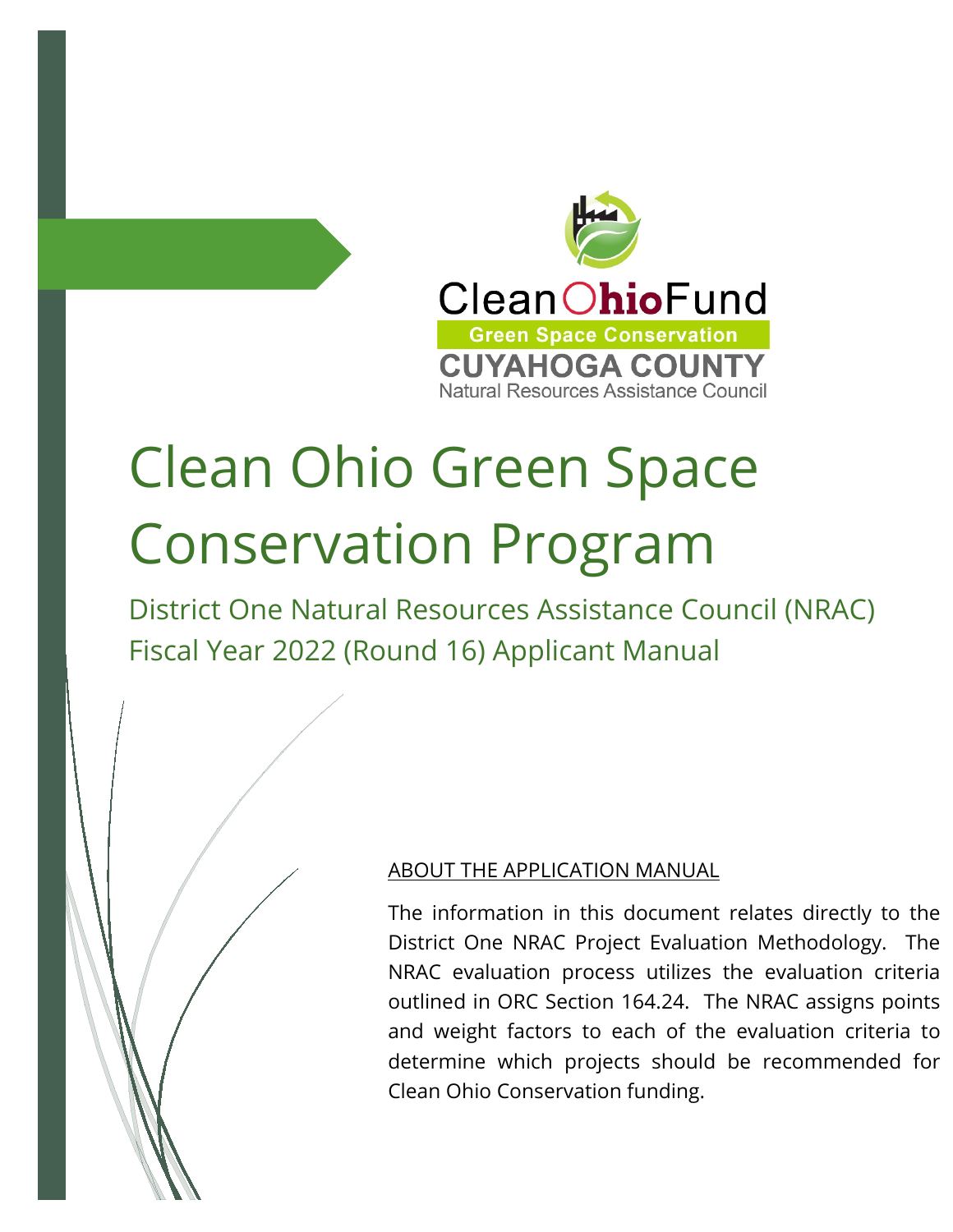# **Table of Contents**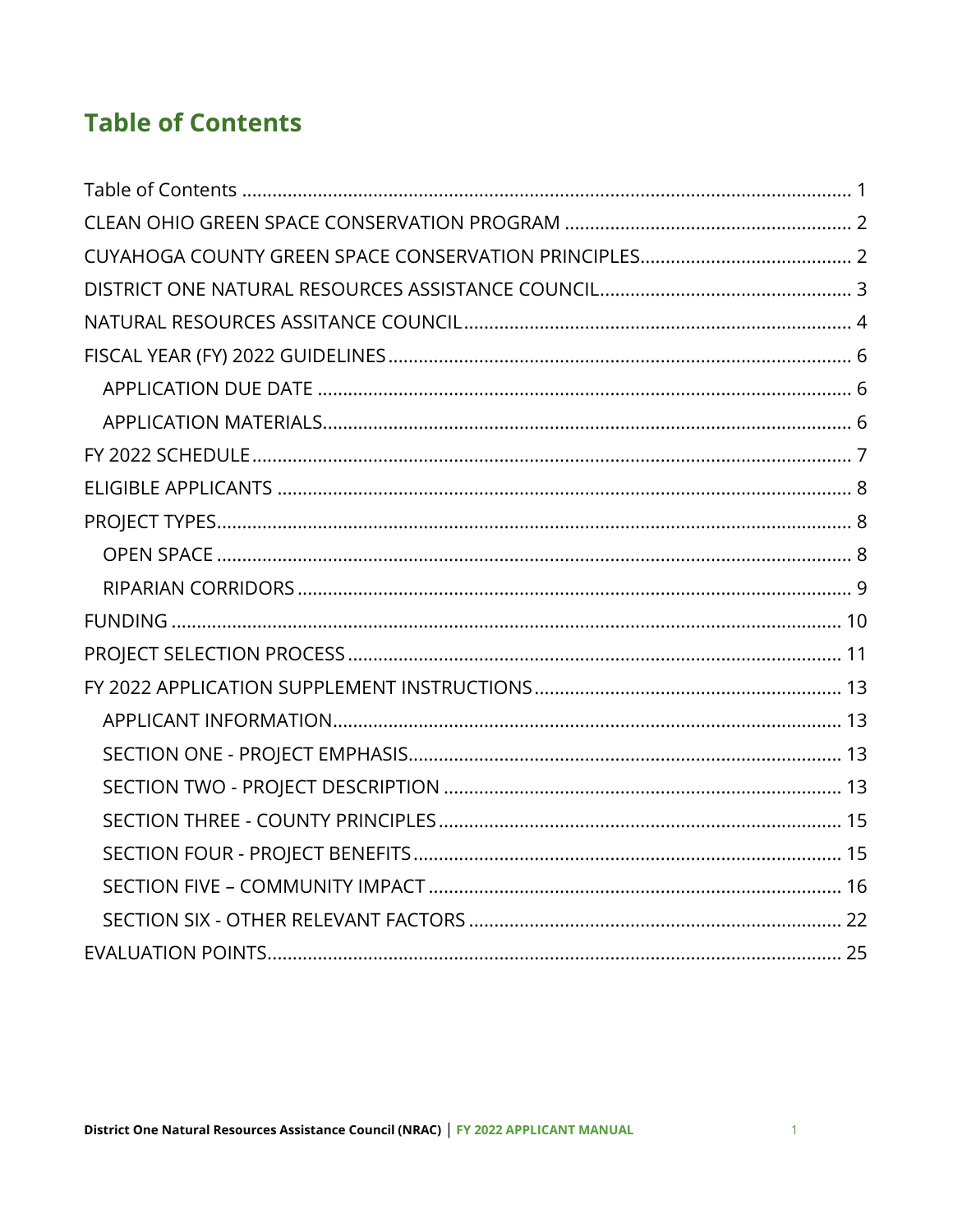# **CLEAN OHIO GREEN SPACE CONSERVATION PROGRAM**

The Clean Ohio Green Space Conservation Program provides funds to preserve open spaces, sensitive ecological areas, and stream corridors. The Ohio Public Works Commission (OPWC) is responsible for administering the Clean Ohio Green Space Conservation Program through 19 Natural Resource Assistance Councils.

The District One Natural Resources Assistance Council (NRAC) is responsible for administering the Clean Ohio Green Space Conservation Program in Cuyahoga County and is responsible for:

- 1. Promoting the development and improvement of Cuyahoga County's open space and the protection and enhancement of riparian corridors and watersheds.
- 2. Evaluating and selecting applications from local jurisdictions within Cuyahoga County for financial assistance from the Clean Ohio Green Space Conservation Program.

# **CUYAHOGA COUNTY GREEN SPACE CONSERVATION PRINCIPLES**

The District One NRAC considers the Clean Ohio Green Space Conservation Program a unique opportunity for advancing environmental conservation and improving the quality of life in Cuyahoga County. The five principles listed below reflect the essential needs of Cuyahoga County. Successful applicants should ensure that their project(s) accomplishes these essential elements:

- 1. **Preserve** natural areas or open space.
- 2. **Restore** landscapes that have been degraded or destroyed.
- 3. **Enhance** the quality of natural areas or open space to promote passive recreation and educational opportunities.
- 4. **Link** natural areas to each other or to county cultural and civic heritage areas.
- 5. **Allow** public access to and within natural areas and/or county cultural and civic heritage areas.

Cuyahoga is the largest and most urbanized of Ohio's eighty-eight counties – approximately ninety percent (90%) of its land is developed, and only ten percent (10%) of this land is considered designated open space. These open spaces are fragmented and offer limited public access. Some are degraded and destroyed by pollution and mismanagement; others remain abandoned by outmigration and/or poor planning.

Open space is an important and vital part of daily life in urban areas – it can improve the social health of our communities, the environmental quality of our ecosystems, and the economic viability of our region. Protecting and restoring natural systems—their biodiversity, habitats, and aesthetics - will result in a cleaner, healthier, and more sustainable Cuyahoga County.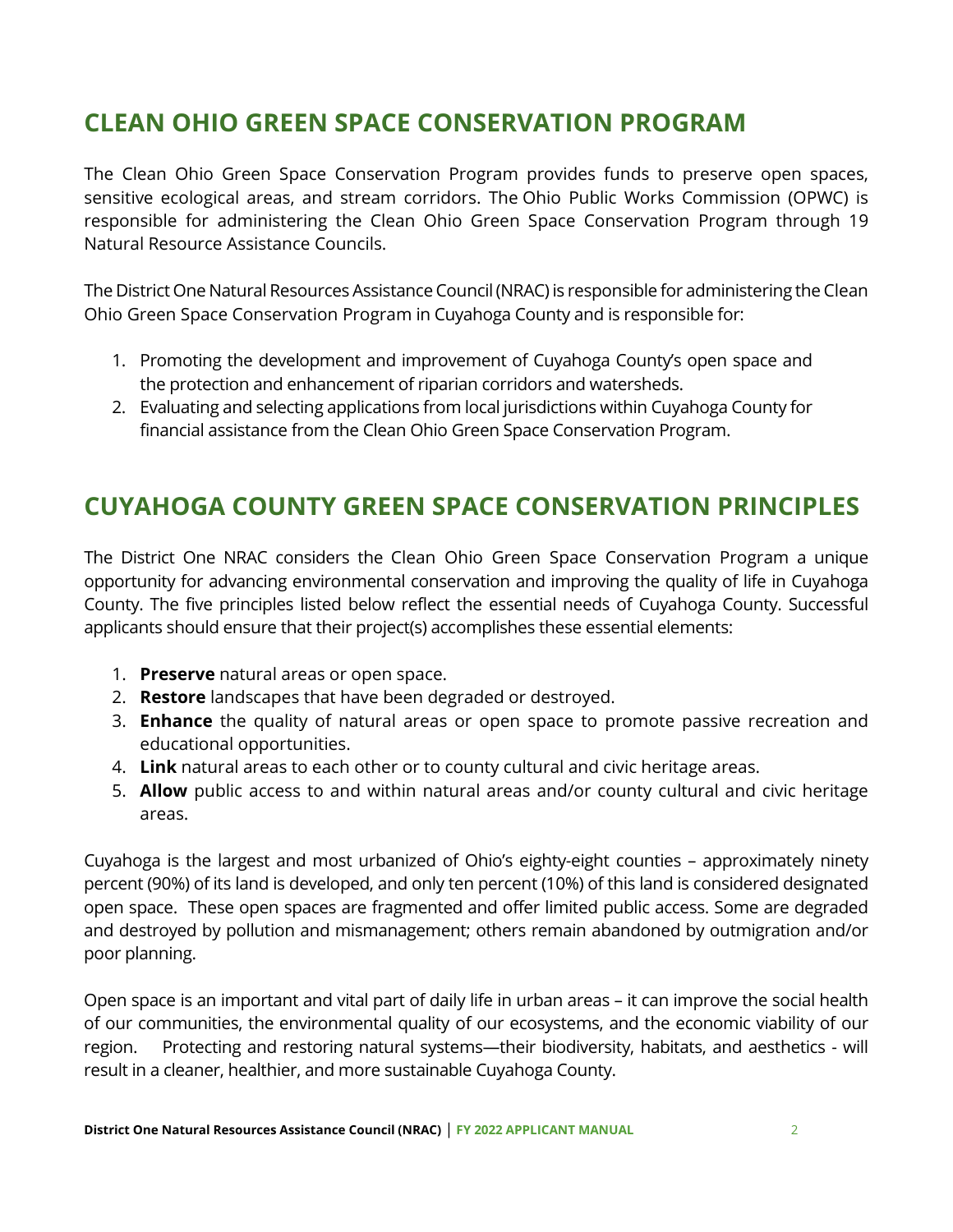It is the NRAC's intent to ensure that the open space and riparian corridor projects that are selected for funding are visible, accessible, and instructional to the public.

# **DISTRICT ONE NATURAL RESOURCES ASSISTANCE COUNCIL**

The District One Public Works Integrating Committee (DOPWIC), as directed in the Ohio Revised Code Section 164.21, appoints the members of the Cuyahoga County Natural Resources Assistance Council (NRAC). The NRAC consists of eleven (11) members, with one (1) member being from the appointing integrating committee (DOPWIC) and one (1) member from the Soil and Water Conservation District located in Cuyahoga County.

The other nine (9) members are appointed from categories of organizations, units of government or agencies as prescribed in ORC 164.21(A)(1). There must be at least one representative from each group:

Group 1: County, municipal corporation, township, conservancy district, regional or joint district or unit of government, or regional or joint political subdivision located in the geographical jurisdiction of the DOPWIC.

Group 2: Conservation or environmental advocacy organization, an organization with a primary interest in watershed protection and restoration, the department of natural resources, the environmental protection agency, or the U.S. Natural Resources Conservation Service.

Group 3: A city park system or metropolitan park system or a board of park commissioners located within the geographical jurisdiction of the appointing integrating committee, a statewide parks and recreation organization, or the U.S. National Park Service.

Group 4: A statewide organization representing agriculture, an organization representing forestry interests, the department of agriculture, or the U.S. Department of Agriculture.

Group 5: An organization representing business, local realtors, or a planning agency, including a port authority, located within the geographical jurisdiction of the appointing integrating committee.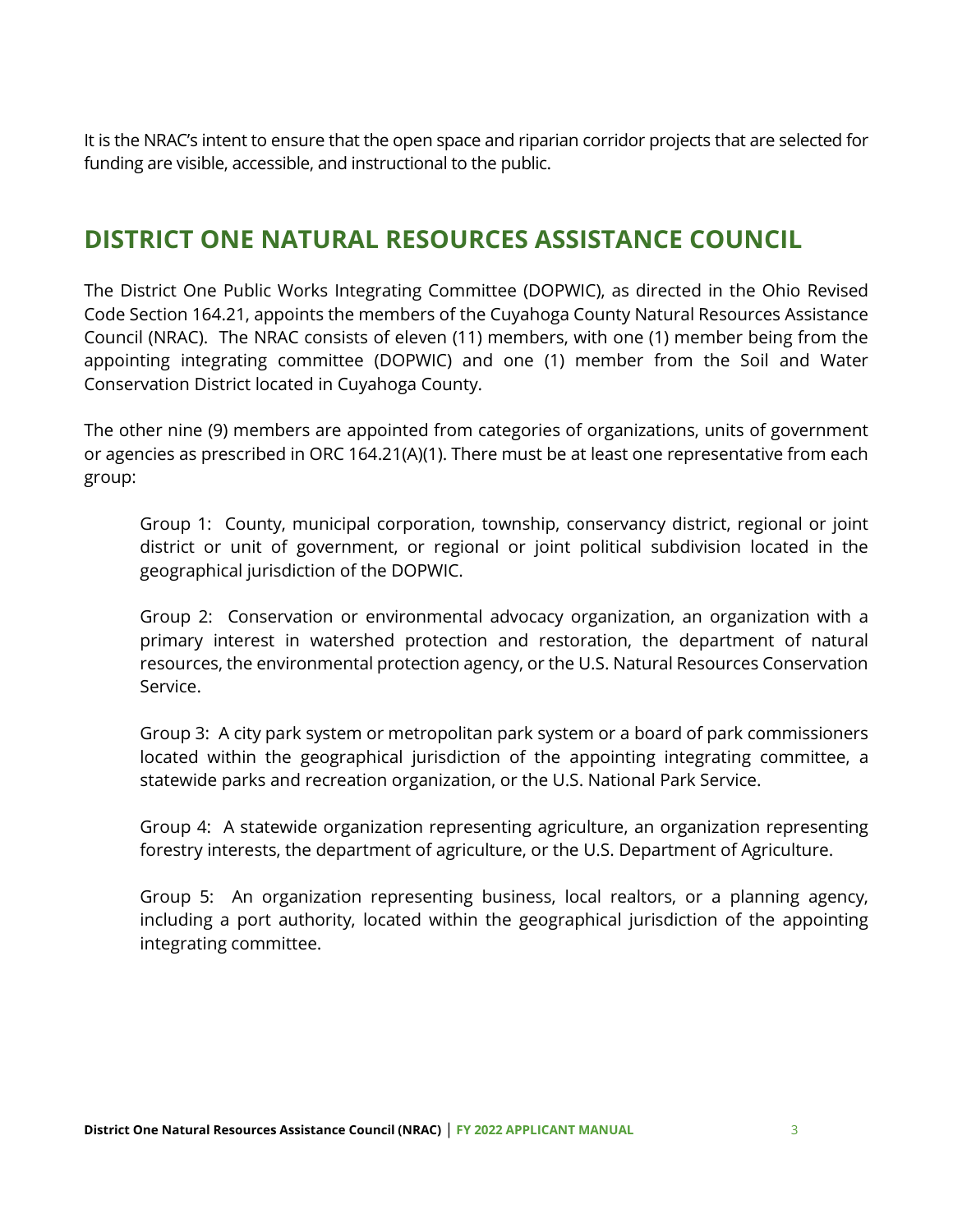# **NATURAL RESOURCES ASSITANCE COUNCIL**

Sustainability Coordinator, Office of Sustainability Term of Appointment: Office of the Cuyahoga County Executive **Connect Control Control** Cotober 15, 2020 – October 14, 2023 2079 East 9<sup>th</sup> Street, Suite 8-300 Cleveland, Ohio 44115 Phone: 216.443.3785 Email: mbusam@cuyahogacounty.us

President and Chief Executive Officer Term of Appointment: Western Reserve Land Conservancy **December 3, 2019 - October 14, 2022** 3850 Chagrin River Road Gates Mills, OH 44022 Phone: 440.528.4150 Email: rcochran@wrlandconservancy.org

Chief Executive Officer Term of Appointment: Northeast Ohio Regional Sewer District October 15, 2018 - October 14, 2021 3900 Euclid Avenue Cleveland, OH 44115 Phone: 216.881-6600 Email: dreyfuss-wellsk@neorsd.org

Manager of Park/Recreation & Research/Planning Term of Appointment: City of Cleveland December 3, 2019 - October 14, 2022 601 Lakeside Avenue, Room 8 Cleveland, OH 44114 Phone: 216.664.6012 Email: JGift@city.cleveland.oh.us

Cuyahoga Soil and Water Conservation District Term of Appointment: 860 Brick Mill Run October 15, 2018 – October 14, 2021 Westlake, OH 44145 Phone: 216.509.3965 Email: cmkilbane@gmail.com

*Ms. Monica Busam Group 1 (Government) Representative*

*Mr. Rich Cochran Group 2 (Environmental) Representative*

# *Ms. Kyle Dreyfuss-Wells, Chair Group 2 (Environmental) Representative*

*Ms. Jessica Gift Group 3 (Park) Representative*

#### *Ms. Claire Kilbane* Soil & Water Conservation Representative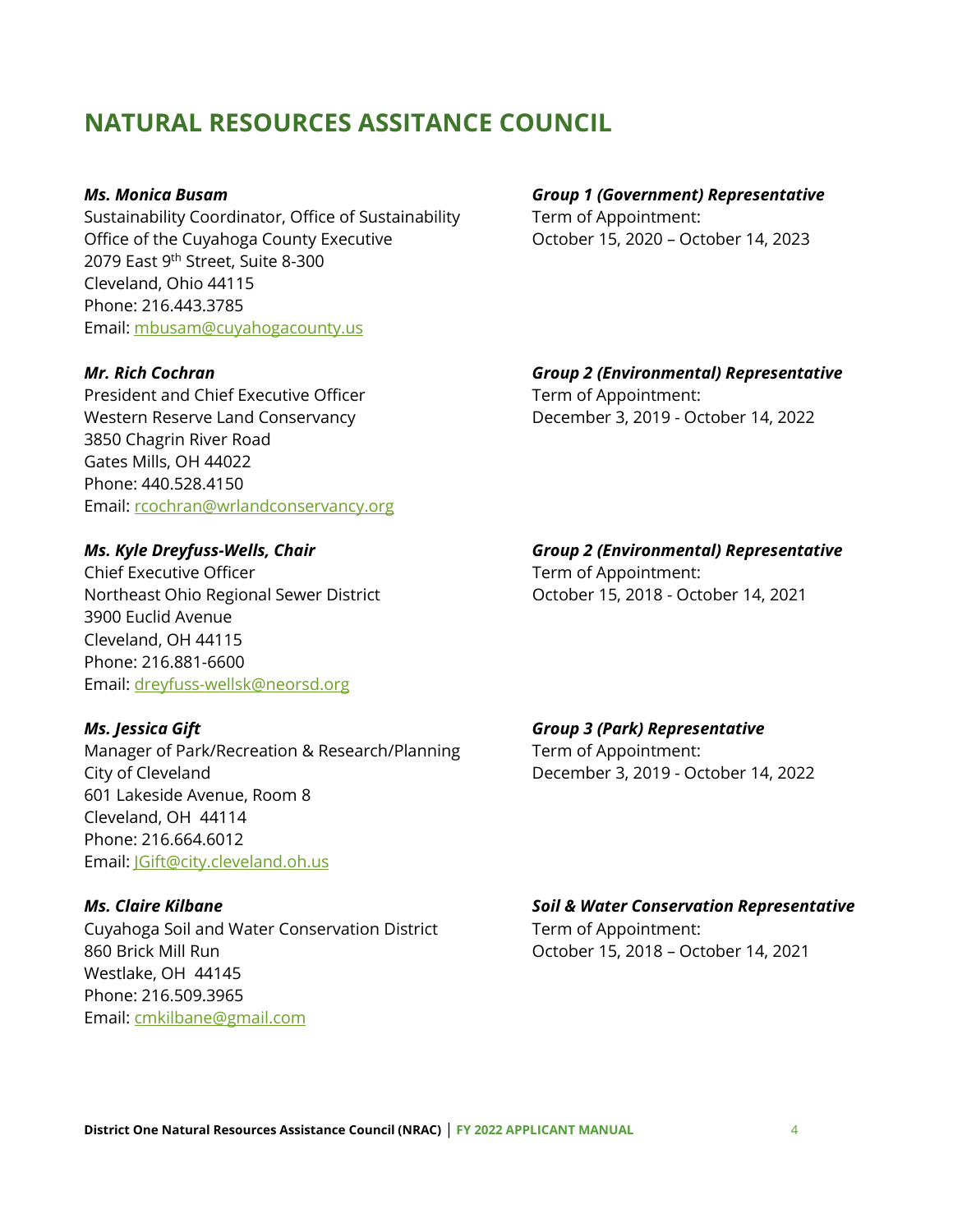President and Chief Executive Officer Term of Appointment: 11030 East Boulevard Cleveland, OH 44113 Phone: 440.602.3800 Email: jkoski@holdenarb.org

Mayor, Village of Brooklyn Heights Term of Appointment: Brooklyn Heights, OH 44131 Phone: 216.749.4300 Email: mprocuk@brooklynhts.org

Cuyahoga County Farm Bureau Term of Appointment: Brooklyn Heights, OH 44131 Phone: 216.276.9405 Email: vinatagealpacas@aol.com

#### *Honorable Paul Koomar DOPWIC Representative*

Mayor, City of Bay Village Term of Appointment: Bay Village , OH 44140 Phone: 440.899.3415 Email: pkoomar@cityofbayvillage.com

Chief Operating Officer Term of Appointment: Cleveland Metroparks December 3, 2019 - October 14, 2022 4101 Fulton Parkway Cleveland, OH 44144 Phone: 216.635.3200 Email: jvr@clevelandmetroparks.com

Director, Physical Development Term of Appointment: 1240 Huron Road East, Suite 300 Phone: 216.592.2444 Email: CUrban@gcpartnership.com

# *Ms. Jill Koski Group 2 (Environmental) Representative* Holden Forests and Gardens **Carrolling Community** October 15, 2018 – October 14, 2021

*Honorable Michael Procuk Group 1 (Government) Representative* 345 Tuxedo Avenue October 15, 2020 – October 14, 2023

#### *Ms. Kimberly Rassi-Gollin, Secretary Group 4 (Agricultural) Representative*

371 Park Drive October 15, 2020 –October 14, 2023

350 Dover Center Road December 3, 2019 – October 14, 2021

#### *Mr. Joseph Roszak Group 3 (Park) Representative*

#### *Mr. Chris Urban Group 5 (Business/Planning) Representative*

Greater Cleveland Partnership Careater Cleveland Partnership Controller 15, 2018 – October 14, 2021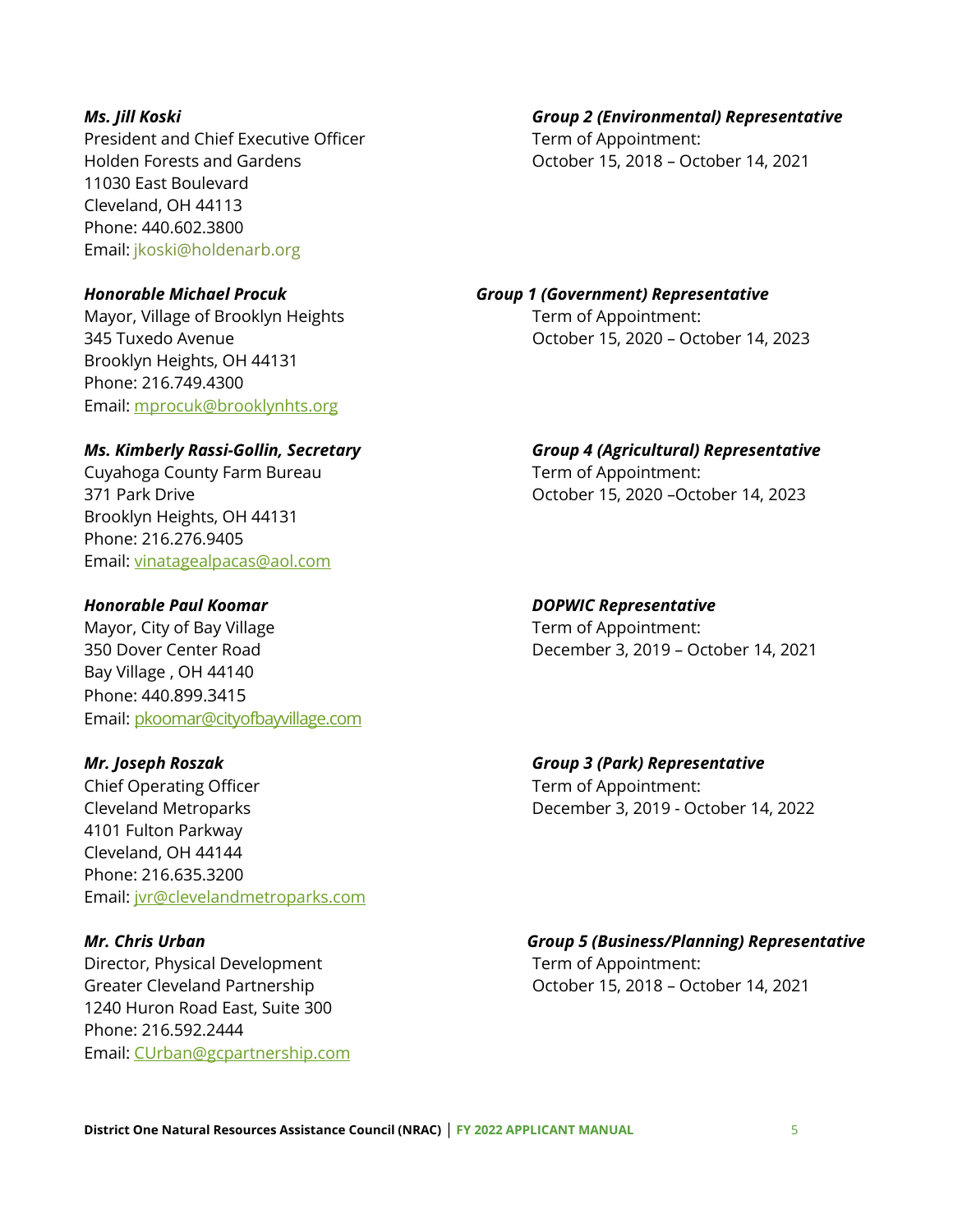# **FISCAL YEAR (FY) 2022 GUIDELINES**

## **APPLICATION DUE DATE**

To be considered for financial assistance, applications must be submitted by:

**4:30 p.m. Friday, October 15, 2021,** to the **Ohio Public Works Commission** and **Cuyahoga County Planning Commission**

## **APPLICATION MATERIALS**

The Clean Ohio Greenspace Conservation Program evaluation process utilizes the OPWC Application in conjunction with the NRAC Application Supplement and supporting documentation. Please provide supporting documentation in the appropriate attachments separated by a cover page. The required application materials must be submitted into OPWC WorksWise. All WorksWise training materials can be found at https://www.pwc.ohio.gov/WorksWise-Training. A PDF of the completed Application materials must be sent electronically to the District One Liaison, Alison Ball, at aball@cuyahogacounty.us., utilizing the following District One NRAC Standard application format and naming convention:

- **1. OPWC Clean Ohio Greenspace Conservation Application** [Project name] \_Application.pdf
- **2. District One NRAC Application Supplement,** [Project name] \_Supplement.pdf
- **3. Authorizations and Resolutions of Support** [Project name] \_Attachment\_Authorizations.pdf,
	- Certification of Match
	- Award Letters
- **4. Agreements and Letters of Support** [Project name] \_Attachment\_AgreementsLOS.pdf
- **5. Maps and Photos** [Project name] Attachment MapsPhotos.pdf
- **6. Natural Resource Information** [Project name] \_Attachment\_NaturalResources.pdf

#### **7. Property Information (Parcel #)**

[Project name] \_Attachment [Parcel #] \_PropertyInfo.pdf, to include:

- Appraisals and Documentation that the Appraiser read OPWC's Standards and Procedures
- Conservation Easements
- Letters of Intent/Memorandum of Understanding
- Purchase Agreements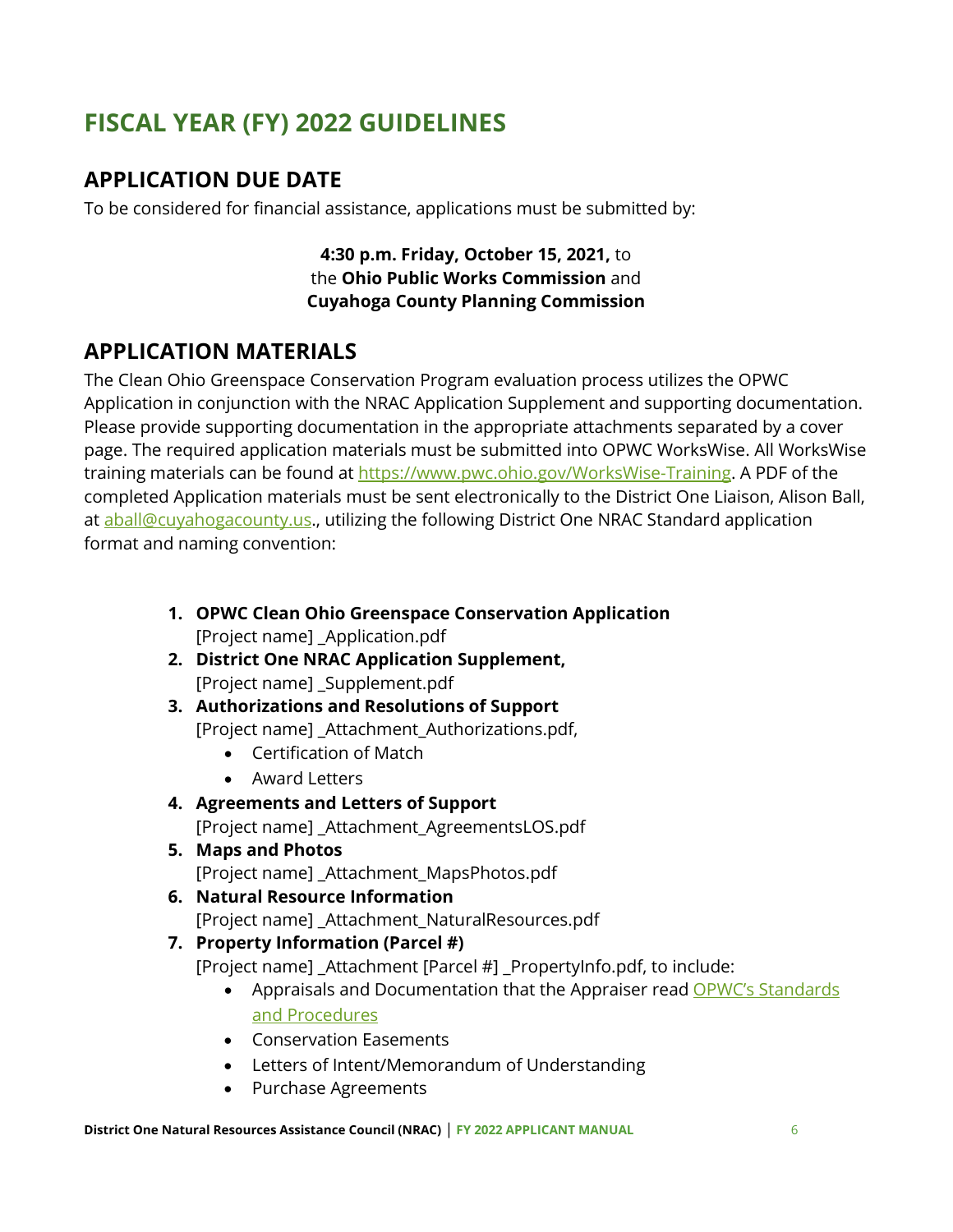- Deeds and Proposed Deed Restrictions
- Property Value Appraisals and County Fiscal Office.

It is the applicant's responsibility to ensure that all the documents are accurate, complete and in accordance with the requirements, terms, and conditions set down by the OPWC and the NRAC. Failure to meet these conditions will result in the disqualification of a project. Resolutions of Support, if required, Letters of Support and all required documentation are due with the application materials.

#### **INCOMPLETE OR LATE APPLICATIONS WILL NOT BE EVALUATED BY THE NRAC.**

# **FY 2022 SCHEDULE**

The NRAC has established the following schedule for evaluating and selecting projects for FY 2022:

| DATE*                          | <b>ACTIVITY</b>                                 |
|--------------------------------|-------------------------------------------------|
| Thursday, August 5, 2021       | FY 2022 Applications Materials made available   |
|                                |                                                 |
| Thursday, August 12, 2021      | Applicant Workshop                              |
| Friday, October 15, 2021       | Clean Ohio Applications Due by 4:30PM           |
| October 15 - November 1, 2021  | Preliminary screening of submitted applications |
| Wednesday, November 3, 2021    | <b>Site Visits</b>                              |
| November 1 - December 22, 2021 | NRAC Evaluation and Preliminary Scoring         |
| Friday, December 17, 2021      | NRAC Meeting - Applicant Interviews             |
| Thursday, January 13, 2022     | NRAC Meeting - Review Scores**                  |
| Tuesday, February 8, 2022      | NRAC Meeting - Vote on Final Project Ranking**  |
| April 30, 2022                 | Deadline to Submit Recommendations to OPWC      |

\*All Dates subject to change.

\*\* Vote on Final Project Ranking may occur on January 13<sup>th</sup> Score Review Meeting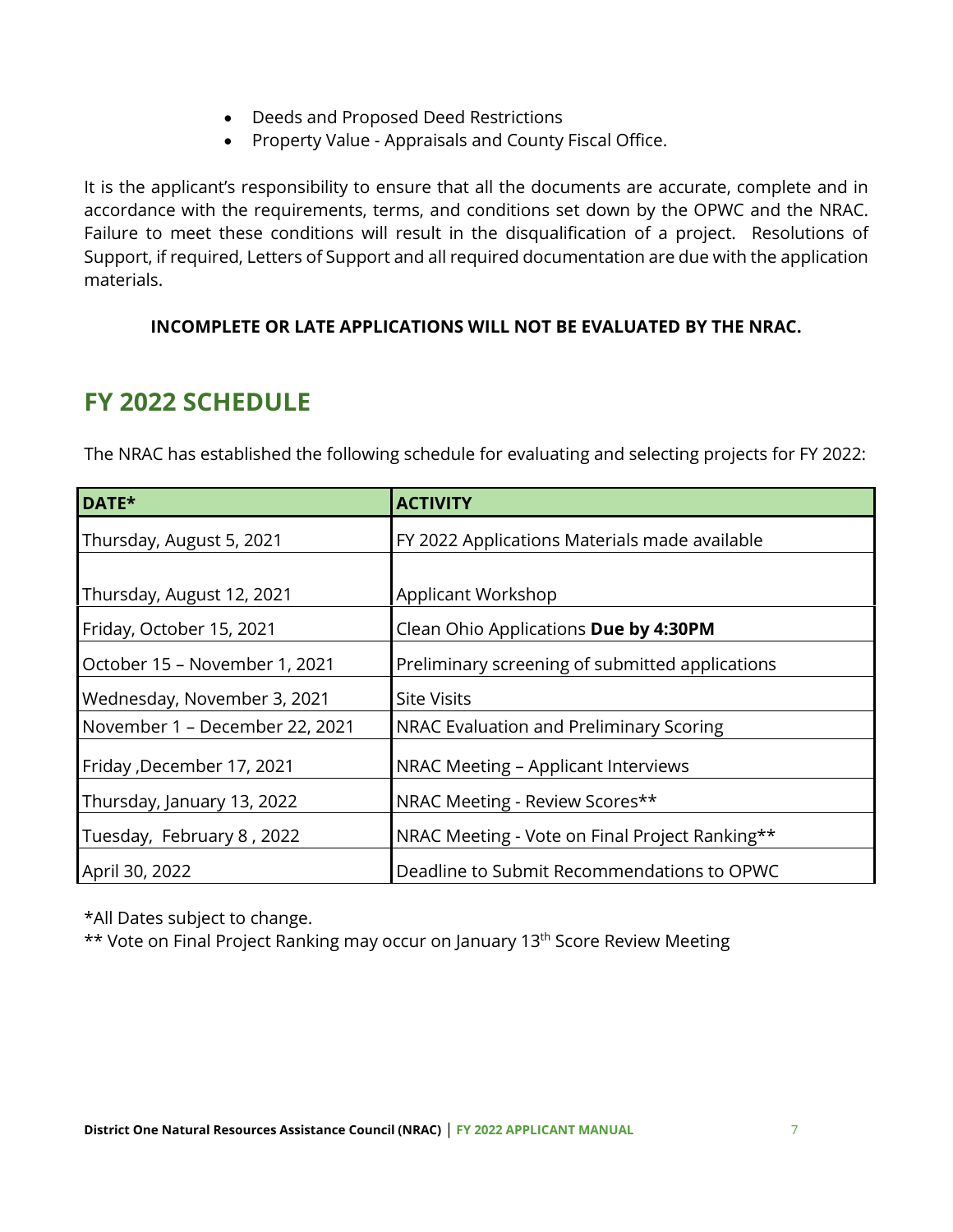# **ELIGIBLE APPLICANTS**

Eligible applicants are limited to local political subdivisions and nonprofit organizations (501(c)(3), that have a subdivision code as described in the Clean Ohio Advisory, at https://pwc.ohio.gov/Advisories/Clean-Ohio#63958-subdivision-applicant-codes

#### **Local Political Subdivisions**

- Counties
- Municipalities
- Townships
- Conservancy Districts
- Soil and Water Conservation Districts
- Joint Recreation Districts
- Park District/Authority
- Lake Facilities Authority

**Non-Profit Corporations** – A non-profit corporation is eligible to apply if it is exempt from Federal income taxation pursuant to 26 U.S.C 501 (a) and one of its designated activities is directly related to the purposes for which Clean Ohio Conservation grants are issued.

# **PROJECT TYPES**

### **OPEN SPACE**

Open Space projects should promote the following:

- Comprehensive open space planning
- Aesthetically pleasing and ecologically informed design
- Economic development that promotes local economic development and/or community development initiatives in high unemployment and/or low-income areas
- Protection of rare, threatened, and endangered species habitats
- Protection of high quality, viable habitats for plant and animal species
- Preservation of wetlands or other scarce natural resources
- Pedestrian or bicycle linkages
- Educational opportunities
- Quality of life and the natural heritage of the state
- Reduction or elimination of nonnative, invasive species of plants or animals
- Balancing the natural ecosystem.

Eligible Open Space projects include: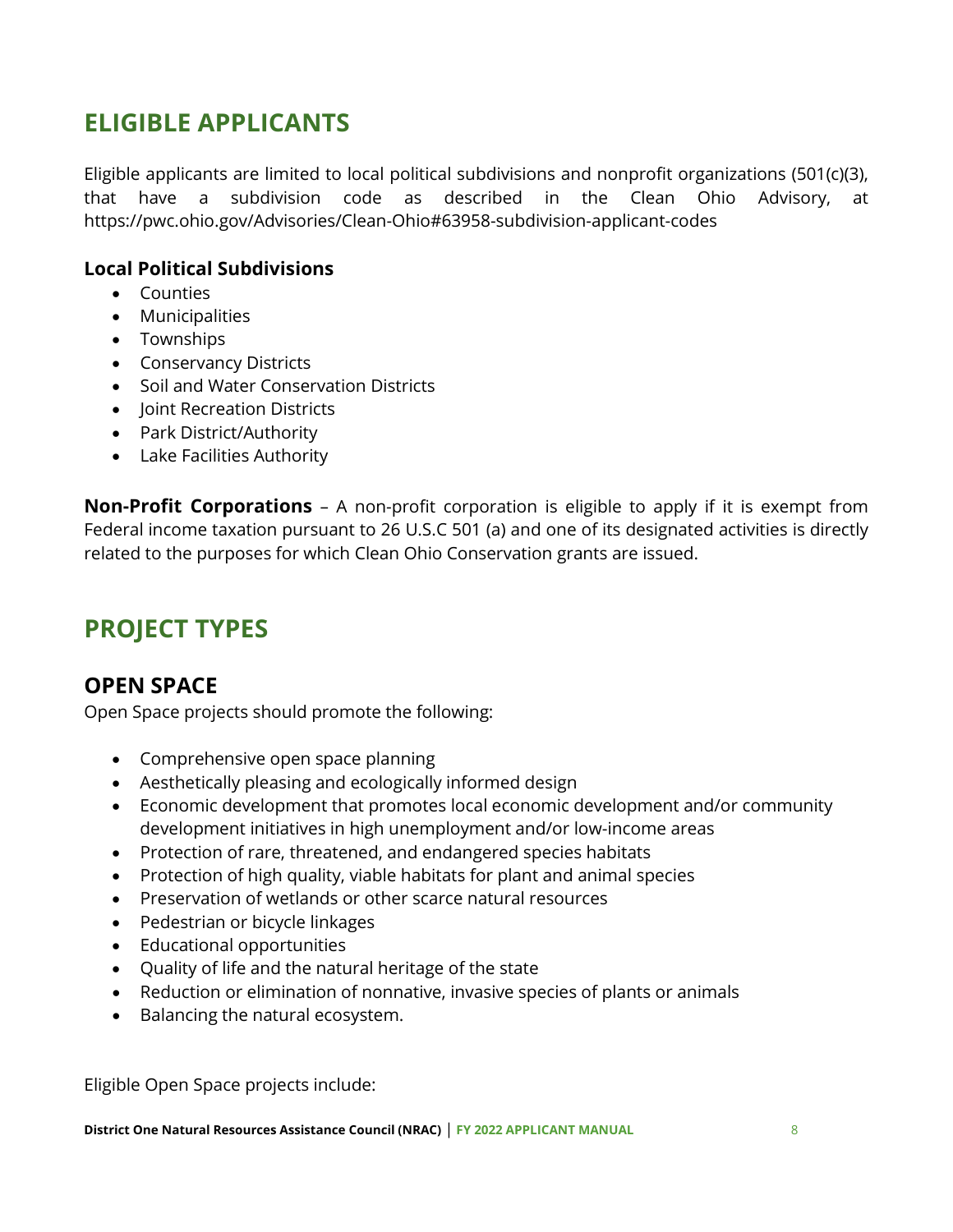- Acquisition of open space
- Acquisition of easements
- Acquisition of land or rights in land for parks, forests, wetlands, or natural areas that protect an endangered plant or animal population
- Connecting corridors for natural areas
- Construction or enhancement of facilities, on properties purchased with Clean Ohio funds, to make open space accessible and usable by members of the public.

*Not Eligible* – Acquisition of open space for "active recreation" like baseball diamonds, tennis courts, or other similar facilities

### **RIPARIAN CORRIDORS**

Riparian Corridor projects should promote:

- Habitat protection
- Stream corridor-wide or watershed planning
- Recreational, economic, and aesthetic preservation benefits
- Floodplain and streamside forest functions
- Headwater stream preservation
- Restoration and preservation of aquatic biological communities.

Eligible Riparian Corridor projects include:

- Reforestation of land or the planting of vegetation for filtration purposes
- Fee simple acquisition of lands to provide access to riparian corridors or watersheds
- Acquisition of easements for the purpose of protecting and enhancing riparian corridors or watersheds.

*Not Eligible* -Riparian corridor projects that initiate or perpetuate hydromodification such as dams, ditch development or channelization.

The following activities are eligible for both Open Space and Riparian Corridor projects:

### **ACQUISITION**

- Fee Simple
- Easement
- Donations or Donated Land and Easements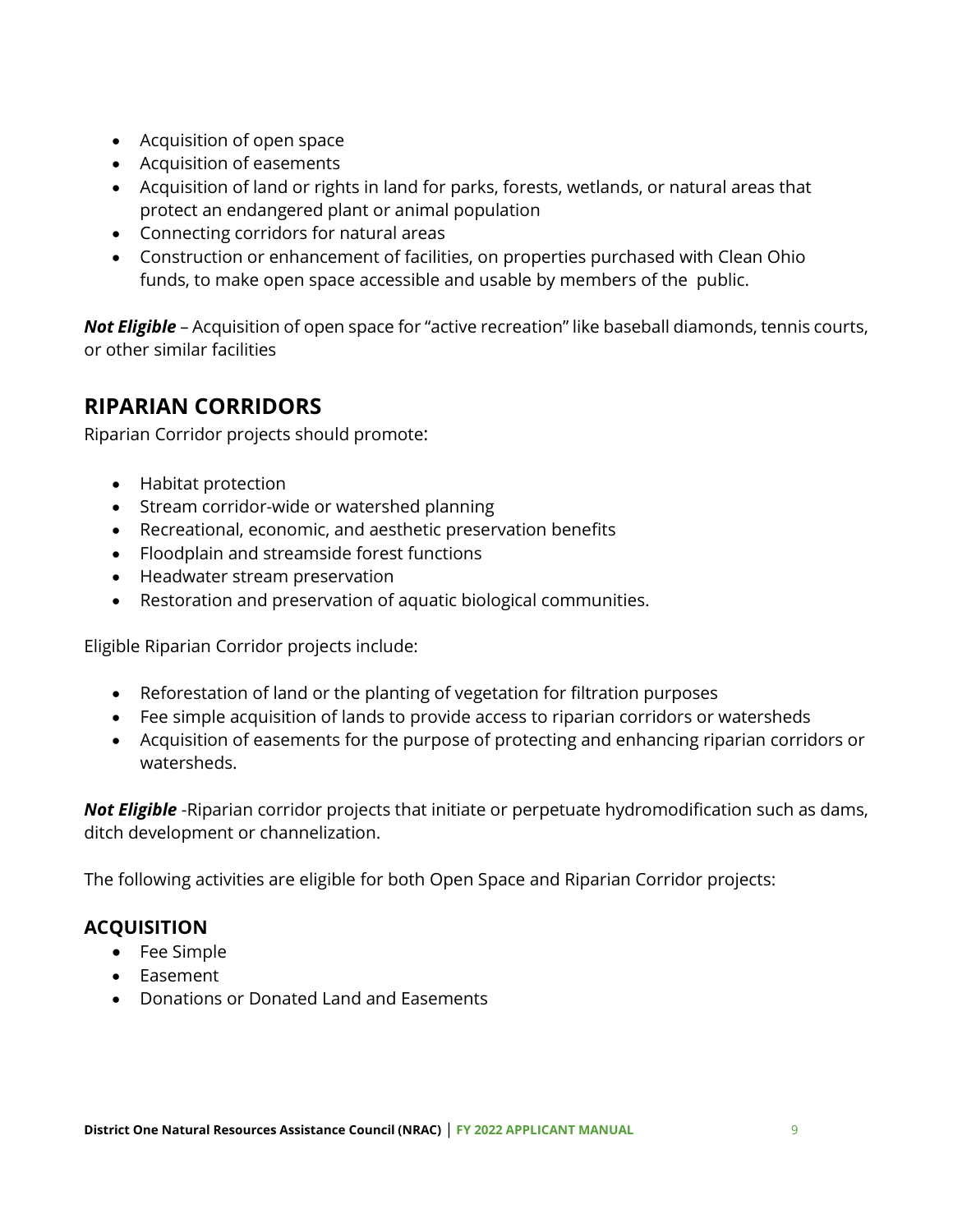#### **PLANNING AND IMPLEMENTATION**

- Certified Appraisal which must be *performed by an ODOT Prequalified Appraiser who is credentialed in appraisals*
- Appraisal Review
- Closing Costs
- Title Search
- Environmental Assessments
- Design

### **CONSTRUCTION OR ENHANCEMENT OF FACILITIES**

- Improvements to make open space accessible and useable by the public that promote passive recreation and educational opportunities.
- See the OPWC website for eligible access improvement cost scenarios at https://www.pwc.ohio.gov/Programs/Clean-Ohio-Application#591122-eligible-costs.

# **FUNDING**

The funding available for FY 2022:

| <b>Total Available</b>     | \$3,553,984 |
|----------------------------|-------------|
| FY 2021 Carry Over Balance | \$229,280   |
| FY 2022 Allocation         | \$3,324,704 |

**GRANTS:** A maximum 75% of the estimated total project cost. A minimum 25% local match is required.

#### **ELIGIBLE LOCAL MATCH SOURCES:**

- Contributions of money by any person, local political subdivision, state, or the federal government.
- Contributions in-kind through the purchase or donation of equipment, land, easements, interest in land, labor, and materials necessary to complete the project.
- All local match amounts must be certified per Section 1.3 on page 5 of the Instructions for Financial Assistance of the OPWC Clean Ohio Fund Greenspace Conservation Program application.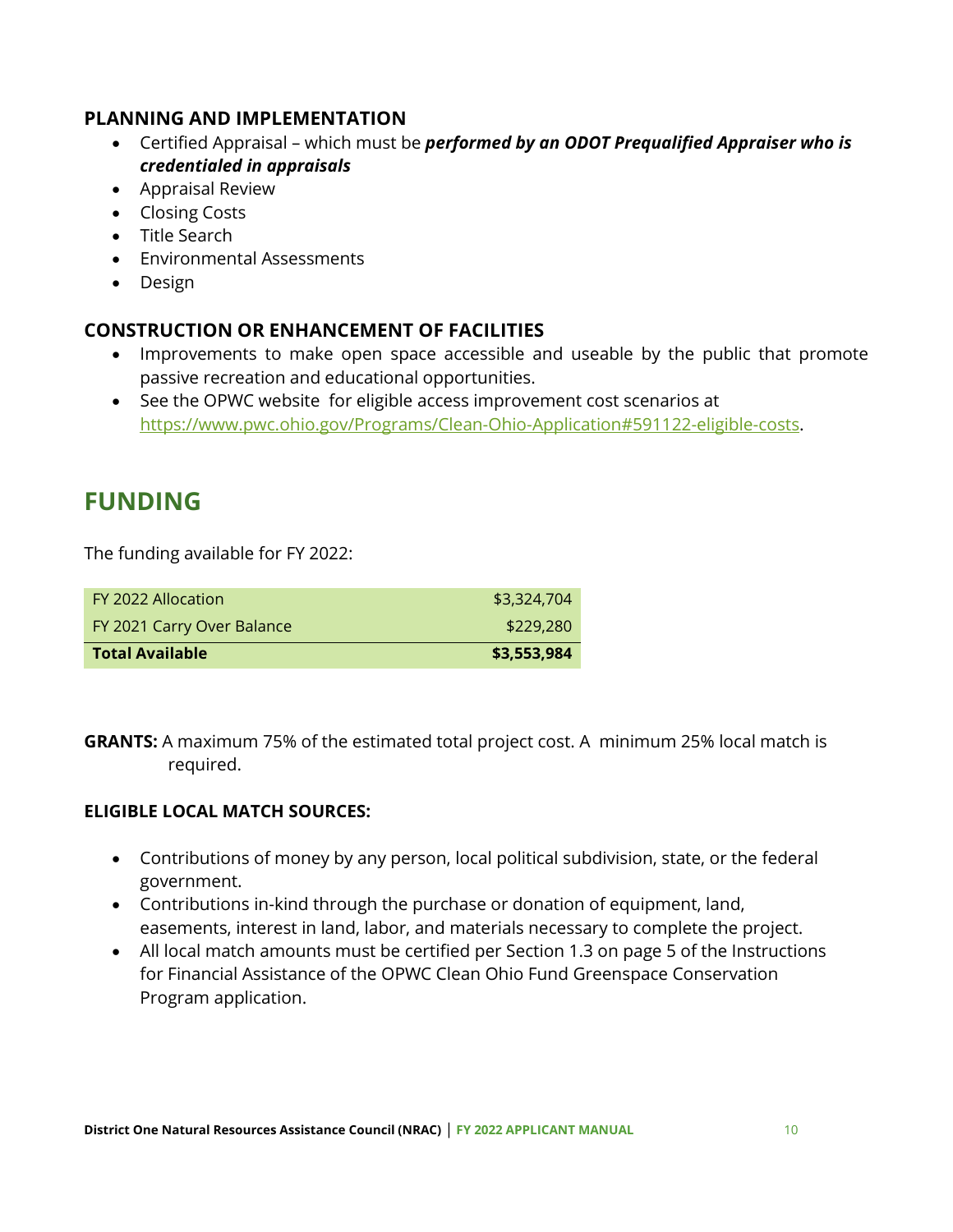# **PROJECT SELECTION PROCESS**

The NRAC has established a three-phase process to select the projects that will be recommended to the OPWC for final evaluation and approval.

#### **PHASE 1: ELIGIBILITY**

- **1.1** Applications will be reviewed for eligibility and initial site visits will be scheduled. **Applications deemed ineligible will not be evaluated by the NRAC** (see the NRAC Policy Manual). Point values will be assigned by NRAC staff for the following categories:
	- Community Impact (Section 5)
	- Local Match (Section 6.1 of scoring)
	- Readiness to Proceed based on documentation for land acquisition projects only (Section 6.3 of scoring).

#### **PHASE 2: PRELIMINARY PROJECT EVALUATION**

- **2.1** Applications will be reviewed by the NRAC members for compliance with OPWC and NRAC policies and procedures.
- **2.2** Using the Evaluation Criteria, the NRAC members evaluate each application and assign an initial score in each of the evaluation categories. Documents used by the NRAC for project scores are the OPWC Application, the NRAC Application Supplement and any other documentation supplied by the Applicant.
- **2.3** Applicant interviews are an important component of project scores. They give the NRAC and the applicant an opportunity to clarify issues and highlight aspects of the project that could not be conveyed through the application.

After the Applicant Interviews, each applicant will be given five (5) business days to respond to any NRAC requests for additional information regarding the submitted items. If the Applicant does not respond, the project will be scored using the original information.

**2.4** After evaluation of all submitted project materials and following the Applicant interviews, each NRAC member submits a preliminary score for each project. The individual project criteria are weighted as high, medium, and low. Criteria that are of high interest will have a weight of 3; medium interest a weight of 2; and low interest a weight of 1 (see the Evaluation Points on page 25). Weight factors will be applied, and preliminary project rankings will be determined.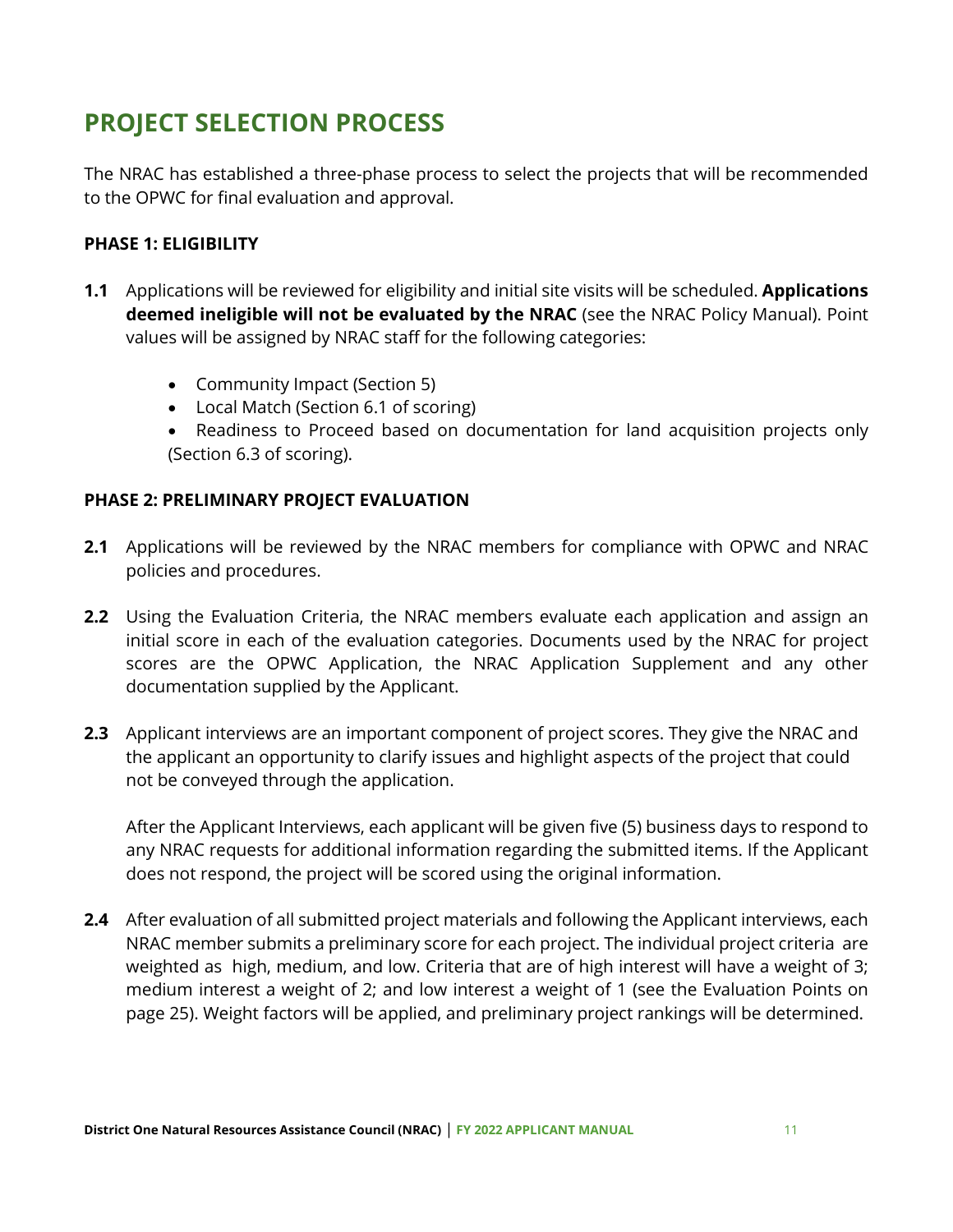#### **PHASE 3: PROJECT SCORING AND SELECTION**

- **3.1** NRAC members will meet to review and discuss the project rankings and to allow any interested applicants the opportunity to raise questions. The NRAC can choose to adopt the project rankings as final and close all discussion of PY 2021 projects at this first review meeting.
- **3.2** If NRAC members need to reconsider or refine their scores and submit new scores, the NRAC will reconvene for a second time to review and discuss the revised Project Rankings and adopt the PY 2021 Final Project Ranking that will subsequently by sent to the OPWC as projects recommended for funding.
- **3.3** To be considered for recommendation to OPWC, a project must receive a minimum evaluation score of 156 points, or sixty percent (60%) of the total points available.
- **3.4** In the case of a tie between two or more projects, the tie will be broken based on the highest scores received by the projects in the following categories, listed in priority order:
	- **1.** Local Match
	- **2.** Community Impact
- **3.5** If the last qualified project on the funding list cannot receive its full funding request, the NRAC will consider a request from the Applicant for partial funding of the project. With that request, the Applicant will need to provide the NRAC with a revised budget and project scope.
- **3.6** All final NRAC scores will be posted online on the Cuyahoga County Planning Commission website and the OPWC website and the FY 2022 results will be submitted to the OPWC for final project review and funding determination.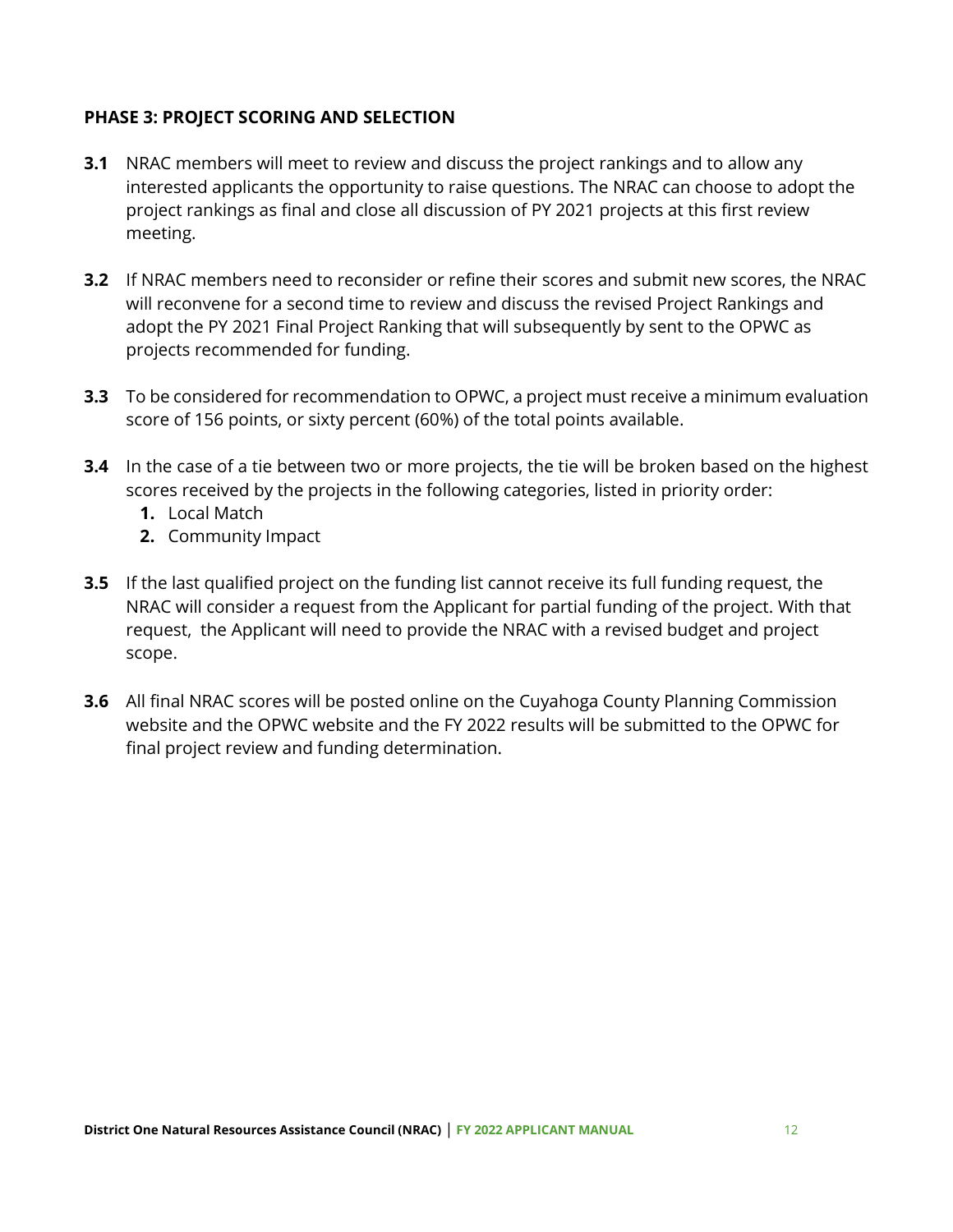# **FY 2022 APPLICATION SUPPLEMENT INSTRUCTIONS**

### **APPLICANT INFORMATION**

#### **Project Name:**

Name of the project. Please use the same name stated on the OPWC application.

#### **Sponsoring Organization:**

Indicate the name of the Applicant. Projects involving multiple applicants must designate a lead agency.

#### **Other Sponsoring Organization:**

Indicate the name(s) of any other organizations that are participating in the project.

#### **Contact Person:**

Provide the name of the individual who can best answer or coordinate the response to questions about the project.

#### **Phone and Email Address:**

Enter the daytime telephone number and the email address of the contact person.

### **SECTION ONE - PROJECT EMPHASIS**

ORC 164.24 (1) and ORC 164.24 (7)

Depending upon the type of project submitted, open space or riparian corridor, check each factor that will be achieved by the project.

For example: If an open space project will *incorporate an aesthetically-pleasing* and *ecologically-informed design*; *protect high-quality, viable habitats for plant and animal species;* and *provide educational opportunities;* then all four factors should be checked.

### **SECTION TWO - PROJECT DESCRIPTION**

**Project Name**: Enter the project name as listed in Applicant Information (see above).

**Type of Project for which funds are being requested:** Check the type of project:

1. Acquisition of land and facilities enhancement

2. Open Space Improvement or Enhancement of Clean Ohio Properties

**District One Natural Resources Assistance Council (NRAC)** | **FY 2022 APPLICANT MANUAL** 13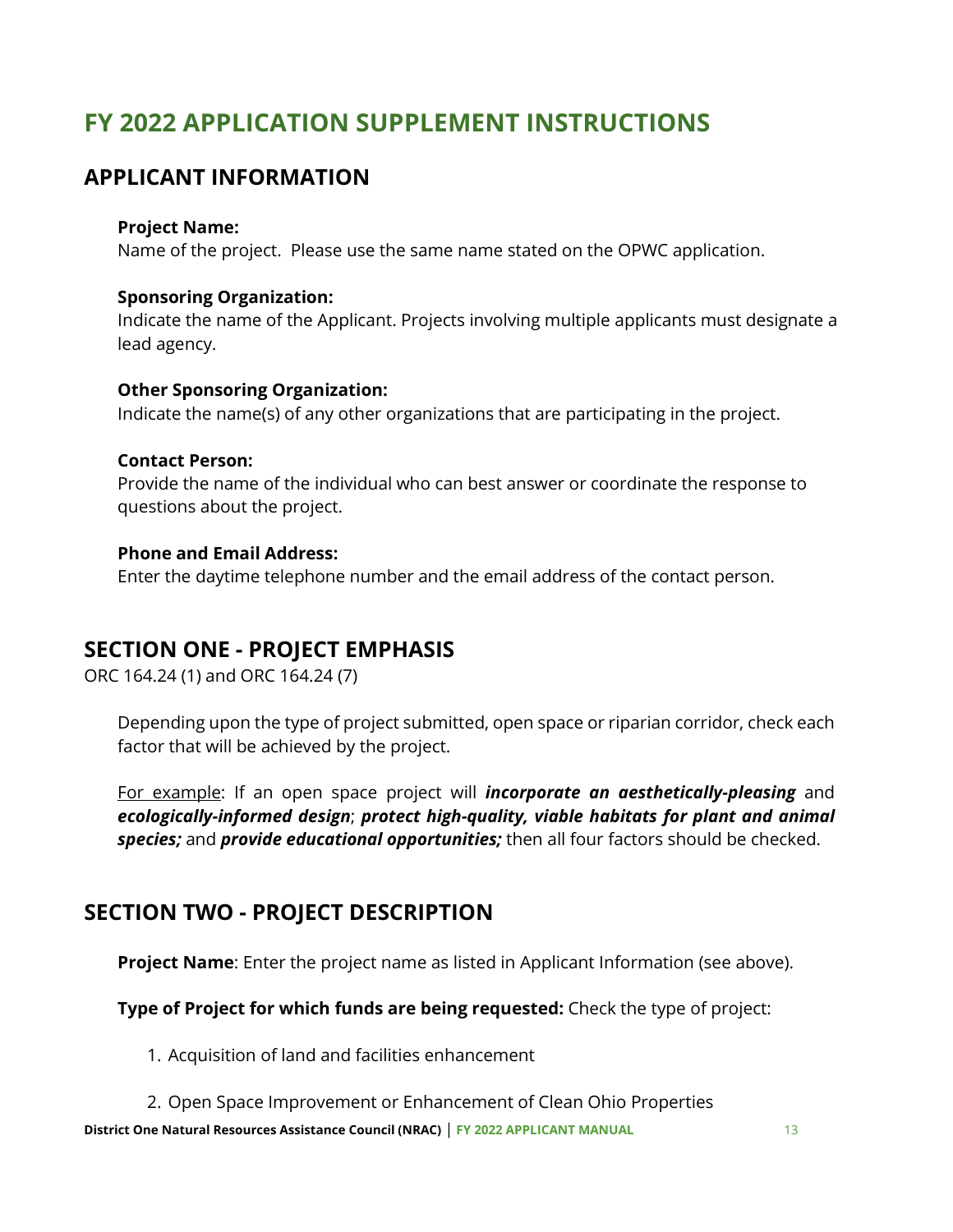3. Riparian corridor project.

#### **Appraisal or Conservation Value and Property Information For Acquisition Projects:**

Indicate the value of the land by providing the following documentation:

- 1. A Summary of the Appraisal Report included in the Application Supplement
- 2. A certified Appraisal Report performed by an ODOT Prequalified Appraiser, who is credentialed in appraisals. The list of approved ODOT appraisers can be found at http://www.dot.state.oh.us/Divisions/Engineering/Consultant/Consultant/prequalrow.pdf
- 3. Documentation from the appraiser that he/she has received and read OPWC's Standards and Procedures document https://www.pwc.ohio.gov/Portals/0/Documents/Appraisal%20Standards%200120. pdf?ver=2020-01-27-090500-190
- 4. Cuyahoga County Fiscal Officer's property valuation for the project site.

**For Open Space Development Projects:** Provide the required documentation: the executed settlement statement, the recorded deed and proposed deed restrictions, including specific Use and Development Restrictions, any conservation easement.

**For Riparian Corridor Projects:** Provide the conservation agreement, or the recorded deed with any proposed deed restrictions.

**Project Description:** Provide a project description and attach a map(s) showing the project location(s) and the local context in the Maps and Photos Attachment. Explain the following:

- 1. The project location: include a link to the project location by utilizing the Cuyahoga County Greenprint, which is available at http://www.countyplanning.us/projects/cuyahoga-county-greenprint/.
- 2. The current conditions and any site improvements that will be made as part of the project. Include the proposed Deed Restrictions that identifies the Use and Development Restrictions in the Property Information attachment. Also include an itemized estimate of probable costs for all improvements utilizing Clean Ohio funds. This estimate must be provided by an architect, landscape architect, or other qualified professional and must be included in the Natural Resource Information Attachment.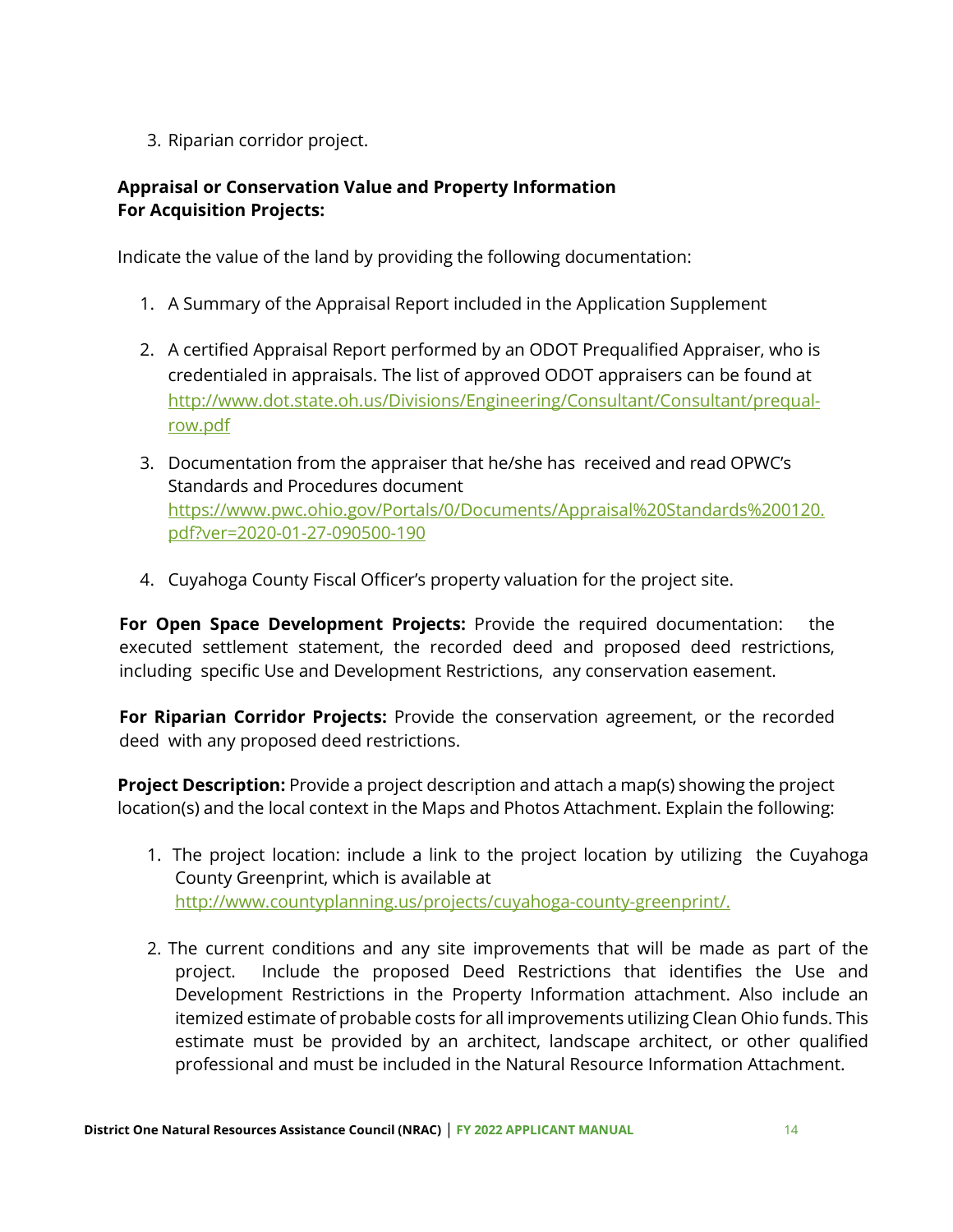3. Indicate if there are existing structures on the property. If applicable, provide the appraised value of the structure, the proportion of structure value to overall value, and any intended actions for the structure (e.g., demolition, re-use, rehabilitation or other).

### **SECTION THREE - COUNTY PRINCIPLES**

ORC 164.24 (8)

#### *Scoring: Up to 10 points per principle - maximum of 50 points.*

These five (5) principles are the foundation upon which the evaluation methodology was developed. The NRAC's intent is to recommend projects that will advance these principles. Each NRAC member will assess to what degree a principle is met.

- **Principle 1:** Preserve natural areas or open space. **Principle 2:** Enhance the quality of natural areas or open space to promote passive recreation and educational opportunities. **Principle 3:** Restore landscapes that have been degraded or destroyed. \* **Principle 4:** Link natural areas to each other or to cultural and civic heritage areas within the county.
- **Principle 5:** Allow public access to and within natural areas and/or cultural and civic heritage areas of regional significance within the county.

#### *\* To be eligible for restoration points, the project must include restoration as a portion of the project scope, budget, or local match. Provide supporting documentation.*

Applicants should identify the principle(s) that will be advanced by their project and provide a description in the appropriate section.

### **SECTION FOUR - PROJECT BENEFITS**

ORC 164.24 (6)

#### *Scoring: Up to 10 points per benefit*

Studies have shown that conservation projects can provide value beyond those associated with environmental benefits. Indeed, the existence of open space and watershed projects can provide economic and social benefits to all members of society. Briefly explain the applicable benefits that are anticipated as a result of this project.

#### **ECONOMIC BENEFITS**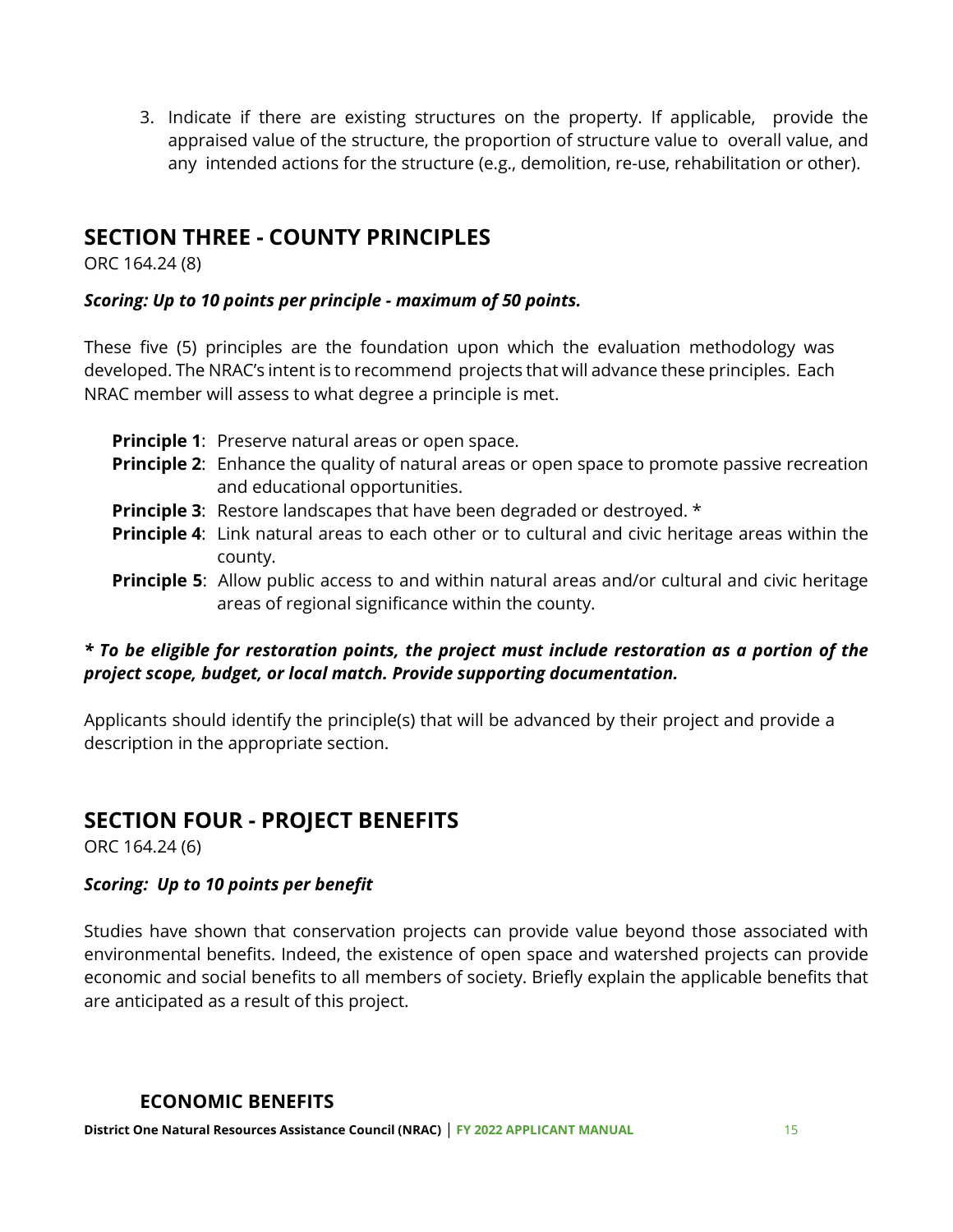- Supports a priority local economic and/or community development initiative.
- Catalyzes other improvements.
- Increases the value of adjacent or nearby land.
- Reduces annual municipal service costs (e.g., public safety, public service).
- Develops or redevelops vacant, underutilized parcels/acres.
- Other economic benefits.

#### **SOCIAL BENEFITS**

- Provides public access.
- Creates a gathering place.
- Provides educational opportunities.
- Provides bicycle and pedestrian linkages.
- Removes a blighted image.
- Improves public health and safety.
- Enhances the cultural and civic heritage of the area.
- Incorporates aesthetically pleasing and ecologically informed design.
- Other social benefits.

#### **ENVIRONMENTAL BENEFITS**

- Balances the built environment with the natural environment.
- Enhances environmental health or reduces ecological risks.
- Converts degraded parcels/acres to a natural area and/or open space.
- Creates habitats or other natural areas and/or open space.
- Improves biodiversity.
- Protects a rare, threatened or endangered species classified as regionally endangered or included in the Ohio Natural Heritage Database.
- Protects high quality or regionally significant biological communities.
- Reduces the quantity or improves the quality of stormwater runoff.
- Restores floodplain functions.
- Other environmental benefits.

Provide supporting documentation, as necessary, to support the stated benefits in the Natural Resources Attachment. The supporting documentation can include specific citations to relevant studies or plans.

### **SECTION FIVE – COMMUNITY IMPACT**

Cuyahoga County needs an integrated system of key natural areas that will provide benefits to all residents, particularly those residents that reside in areas that lack greenspace and/or the ability to enjoy the benefits of these areas. The scoring for Community Impact will be awarded in the following categories: access to natural areas, percent low-income, percent minority population, and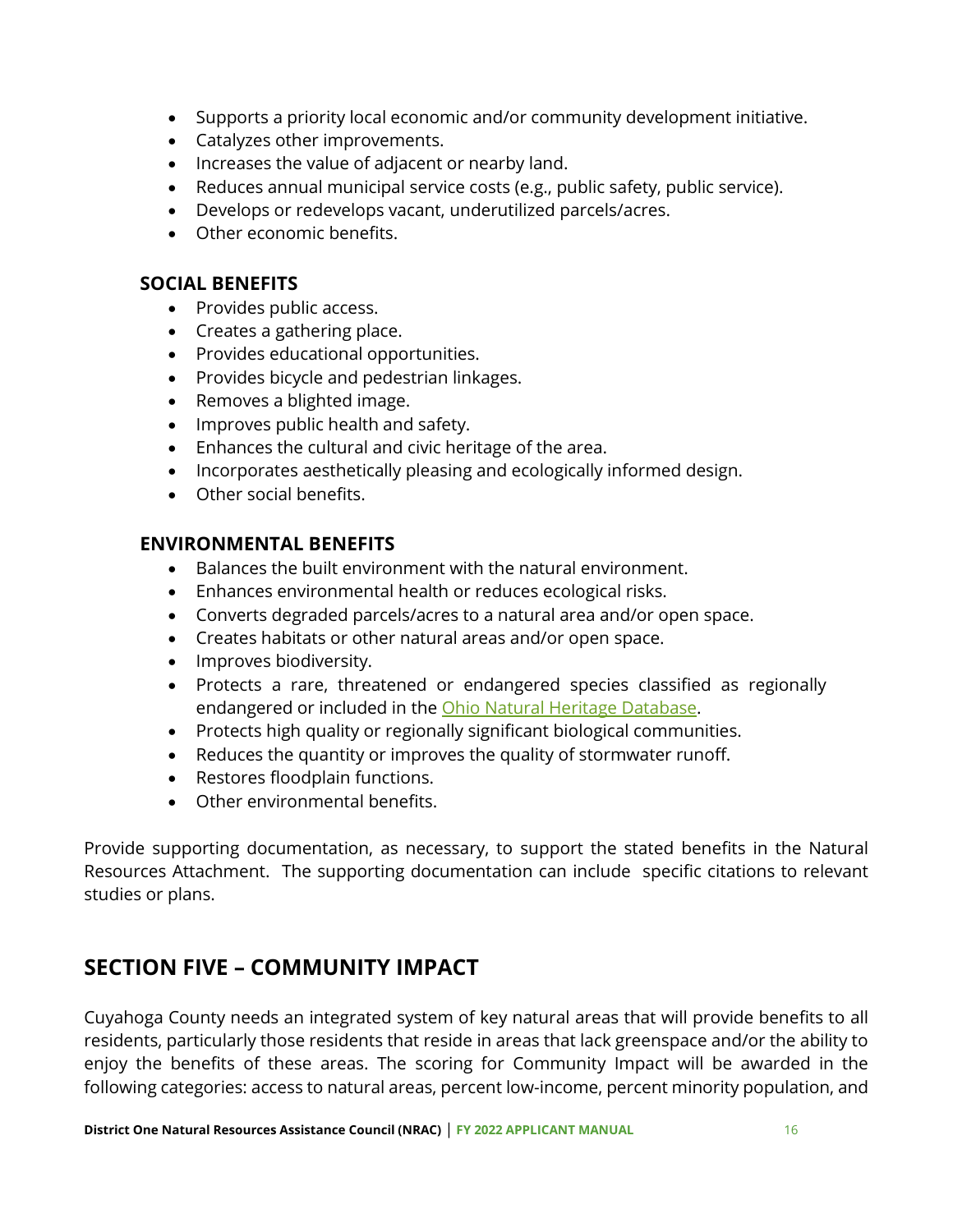access to public transit and bikeways, based on 2010 census tract boundaries. Data for awarding points include the following sources:

- **Access to Natural Areas:** Impervious Surface, 2019 Urban Tree Canopy Assessment Update
- **Percent Low-Income:** U.S. Census Bureau, 2015-2019 American Community Survey 5-Year Estimates
- **Percent Minority Population:** U.S. Census Bureau, 2015-2019 American Community Survey 5-Year Estimates
- **Access to Public Transit and Bikeways:** RTA Stops, Greater Cleveland Regional Transit Authority (June 2021) and Bike Routes, NOACA Regional Bike Network, Existing Routes (2020)

Identify the census tract(s) where your project is located, using the interactive map at District One Clean Ohio Conservation Greenspace Program Community Impact Interactive Map, FY 2022. Either zoom in to the proposed project area with standard pan/zoom tools or enter an address to find the census tract data. Indicate the census tract number(s) where the project is located and provide the associated data. See Sample below. For projects that have more than one census tract, the score will be calculated as an average of the census tracts.

| $C\backslash\mathcal{C}$ | Census Tract: 1077.01                         |       |
|--------------------------|-----------------------------------------------|-------|
| Clev                     | Pct Impervious Surface                        | 78.6  |
| ioreway<br>130           | Pct Population Below 150% of<br>Poverty Level | 33.0  |
| 1077                     | Pct Minority Population                       | 38.0  |
|                          | Pct Area Within Qtr Mile of<br>Bike/Transit   | 100.0 |
|                          | Zoom to Get Directions                        |       |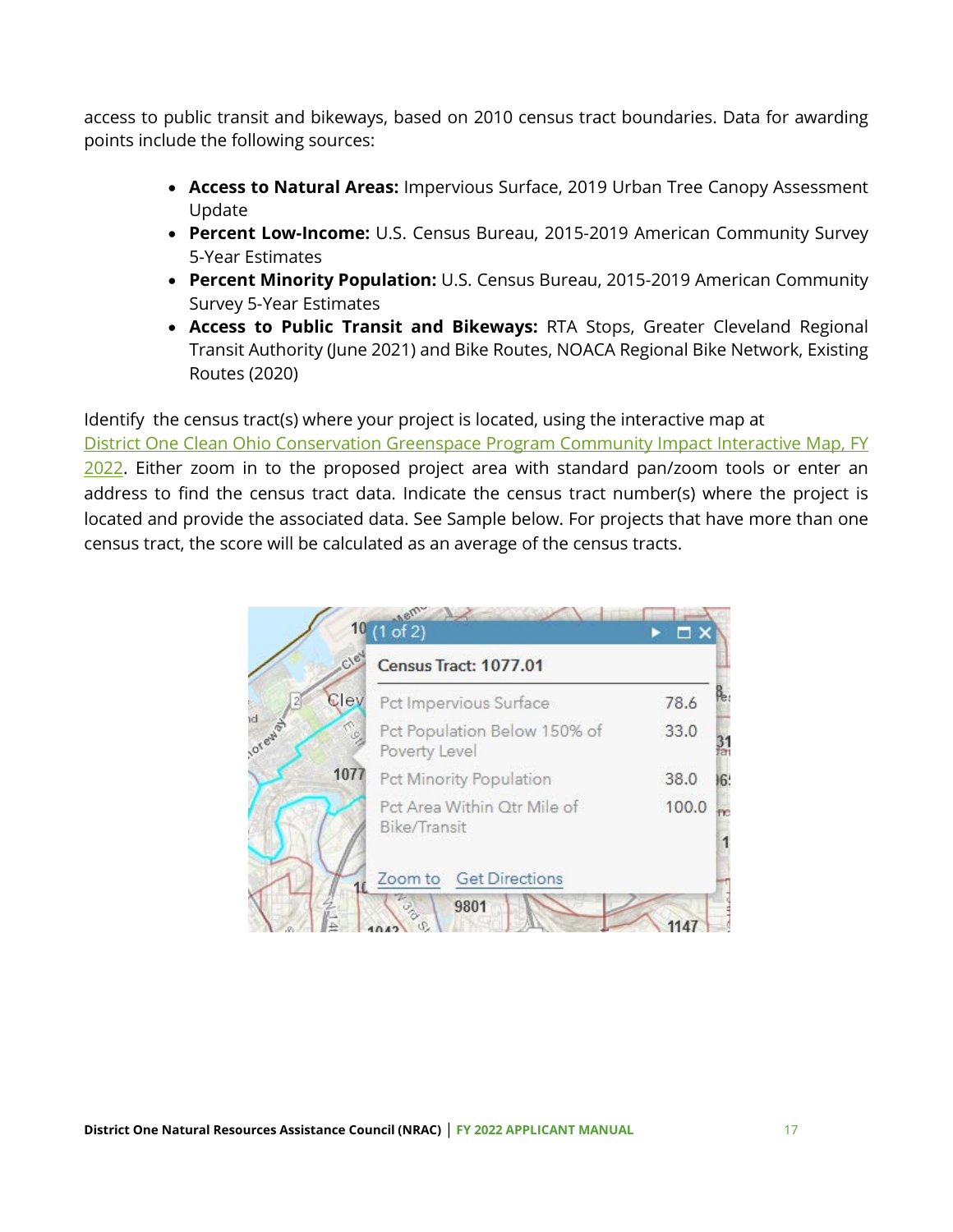• **Access to Natural Areas** Points for access to natural areas will be awarded based on the percent of impervious surface in the census tract that contains the project area. The higher the percentage of impervious surface, the higher the points that will be awarded.

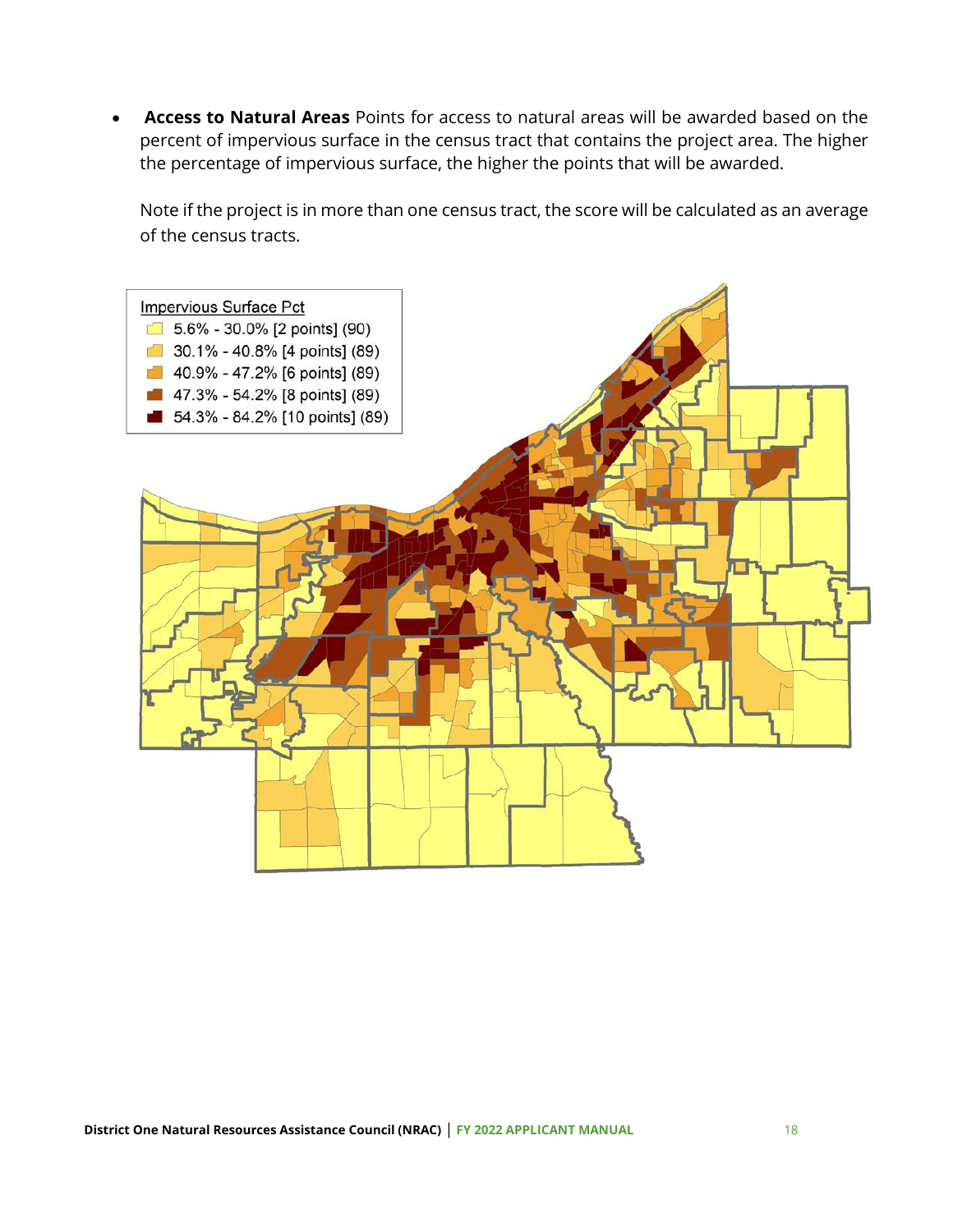• **Percent Low-Income** Points will be awarded based on the percent of population below 150% of the poverty level in the census tract that contains the project area from the U.S. Census Bureau, 2015-2019 American Community Survey 5-Year Estimates. The higher the percentage of Low-Income, the higher the points that will be awarded.

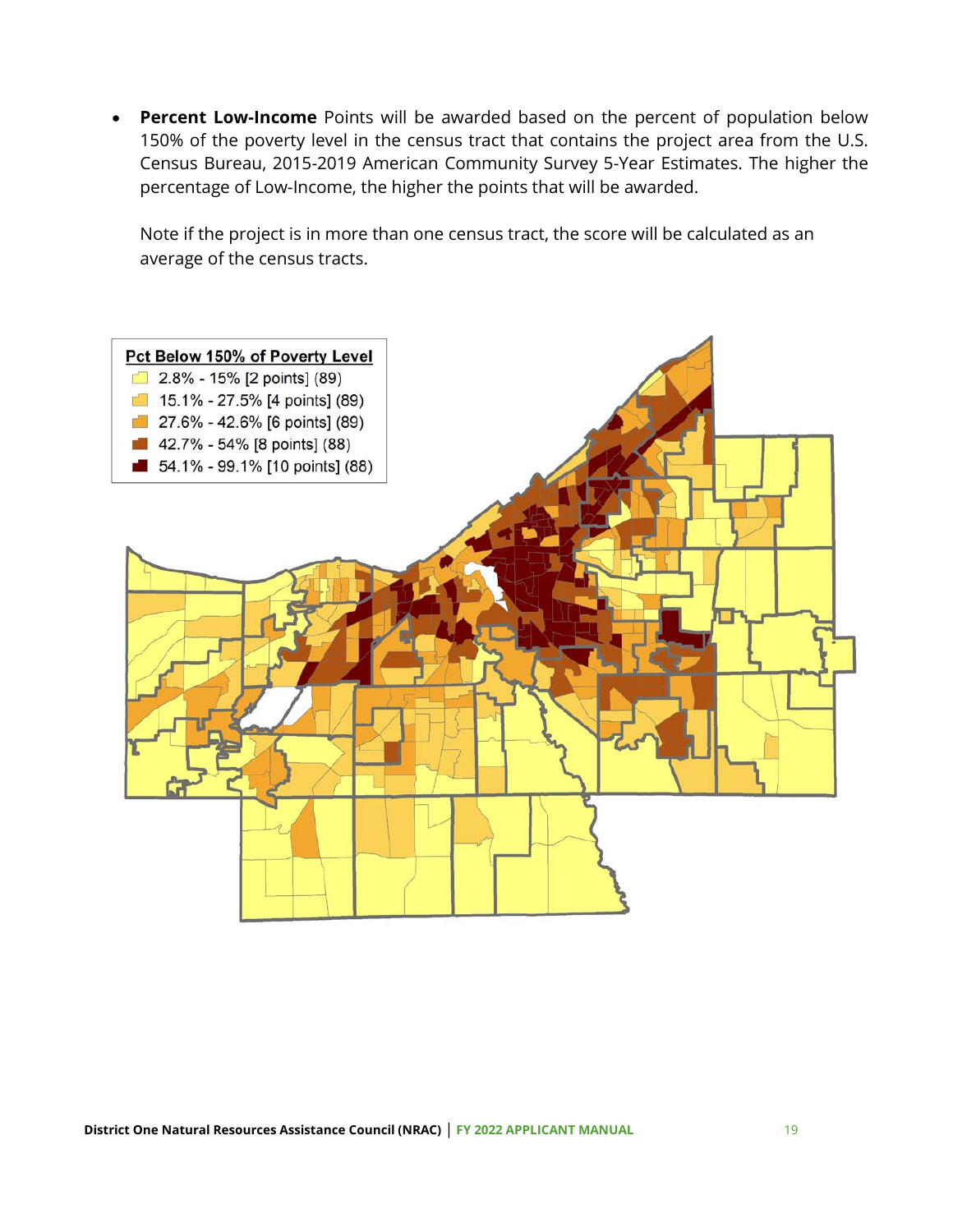• **Percent Minority Population** Points will be awarded based on the percentage of non-white and/or Hispanic population in the census tract that contains the project area from the U.S. Census Bureau, 2015-2019 American Community Survey 5-Year Estimates. The higher the percentage of Minority Population, the higher the points that will be awarded.

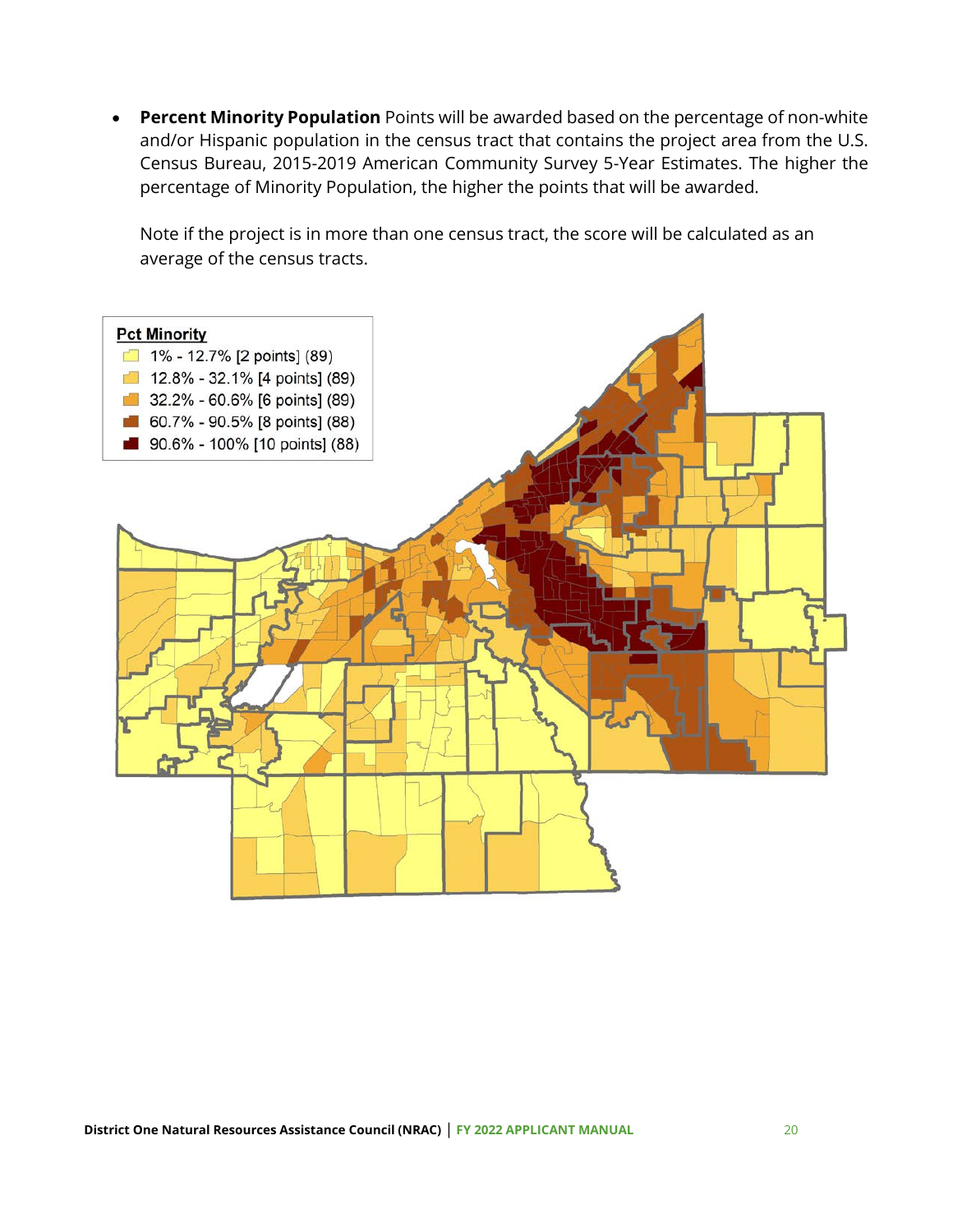• **Access to Public Transit and Bikeways** Points will be awarded based on the percent area of the tract that is within a quarter mile of transit stops and bikeways in the tract that contains the project area. The higher the percentage of the area within a quarter mile of transit stops and bikeways, the higher the points that will be awarded.

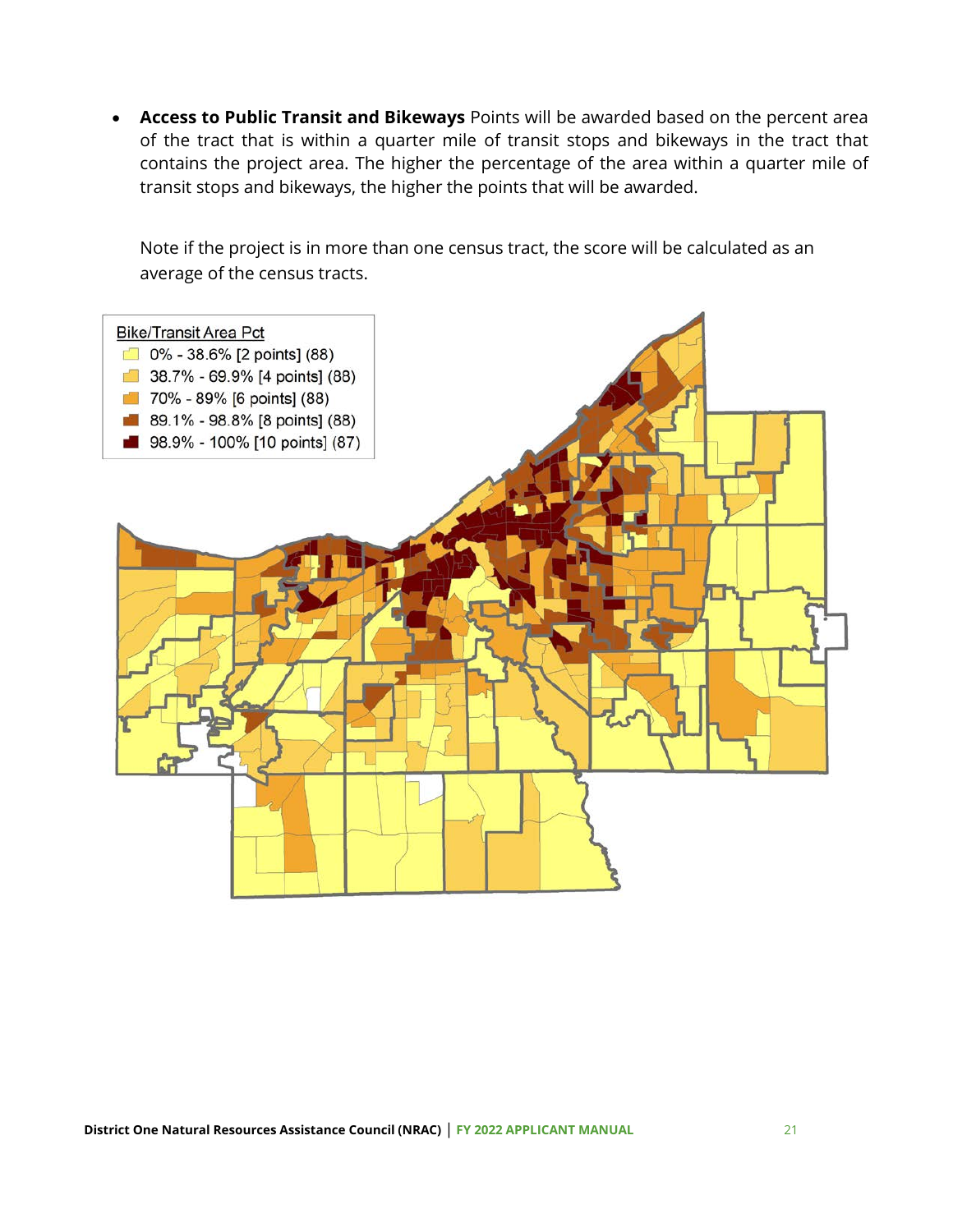# **SECTION SIX - OTHER RELEVANT FACTORS**

#### **6.1 Local Match**

*Scoring: 0- 10 points*

ORC 164.24 (2) and ORC 164.24 (3)

Projects will be awarded points in this category based on the total match provided. Please provide a breakdown of the local match (e.g., federal and state grants) and verify all sources with the following documentation:

- Certification of Applicant Revenues from the Chief Financial Officer that includes the applicant's name, project name, and fund or account for the revenues.
- Award letters for funds coming from other funding sources.

The higher the percentage of local match, the higher the points that will be awarded.

| % of Local Match | <b>PY 2021</b><br><b>Points</b> |
|------------------|---------------------------------|
| 25               | 3                               |
| 35               | 4                               |
| 45               | 5                               |
| 55               | 6                               |
| 65               | 7                               |
| 75               | 8                               |
| 85               | 9                               |
| ≥95              | 10                              |

#### **6.2 Level of Coordination**  *Scoring: 0 - 10 points* ORC 164.24 (4)

Projects that involve more than one agency or organization will be given extra consideration. The level of coordination can be financial contributions, the donation of property, assistance in planning and implementing the project, or responsibility for completing a part of the project. If applicable, explain:

- If this project is part of an adopted regional, county, and community or watershed plan. Provide project plan documentation.
- The agencies and organizations that have been involved in the planning and preparation of this project application.
- The level of coordination that each agency or organization has provided.
- Provide Letters of Support.

**District One Natural Resources Assistance Council (NRAC)** | **FY 2022 APPLICANT MANUAL** 22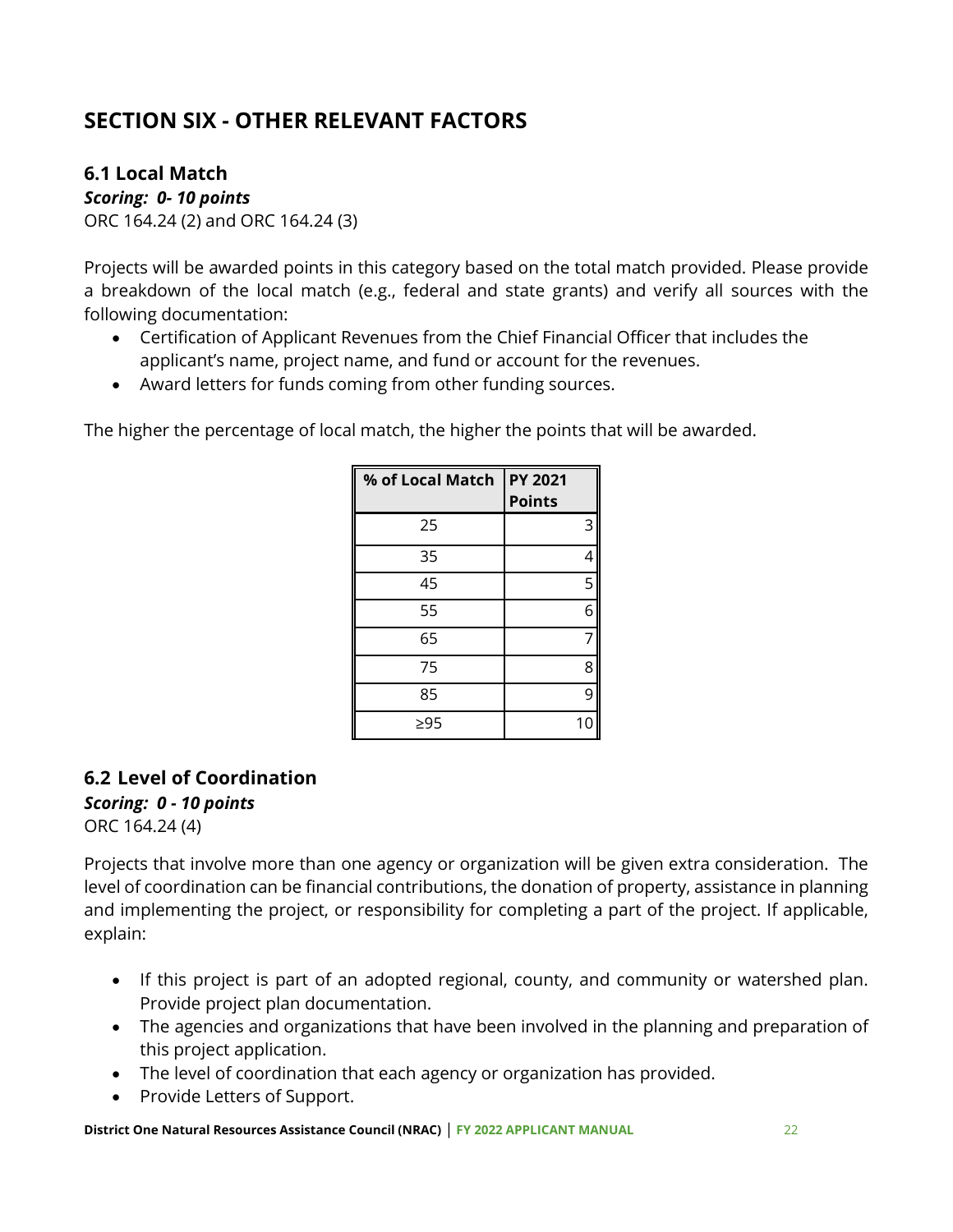#### **6.3 Readiness to Proceed** *Scoring: 0 - 10 points*  ORC 164.24 (10)

#### *Projects not scheduled for acquisition within 12 months from the date of the Project Agreement will be rejected.*

Acquisition Projects must provide documentation of a pending land transaction:

- A fully executed contract with the owner (signed purchase agreement) will receive 10 points.
- A contract/purchase agreement that does not have all the signatures or a letter/memorandum of understanding will receive 5 points.

For riparian corridor and open space development projects that do not include land acquisition, the NRAC members will assign points based on the following:

- Project Schedule
- Itemized estimate of probable costs for all improvements provided by an architect, landscape architect, or other qualified professional
- Documentation of appropriate permits or permitting process.

#### **6.4 Immediacy** *Scoring: 0 - 10*

Applicant should indicate and explain if the project area is vulnerable to being developed as something other than open space (e.g., commercial development) and how this development would be detrimental to the community.

#### **6.5 Mineral Rights** *Scoring: 0 - 5 points*

#### In accordance with the OPWC guidelines regarding gas and oil leasing, projects that acquire properties with no active gas and oil wells, or maintain available mineral, oil, gas and/or extraction rights will be awarded the full 5 points.

For projects with existing oil and gas wells, the Applicant must demonstrate the effectiveness of limiting disturbance; through legal agreements that minimize the impacts of existing oil and gas leases, through narrowing the lease area, minimizing surface impacts, and requiring restoration following disturbance.

The applicant must provide the following information on the property being acquired:

1. The date, if applicable, of any pre-existing lease or similar agreement on the mineral rights; including oil, gas and/or extraction leases, and if the lease or agreement allows for surface disturbance within the property.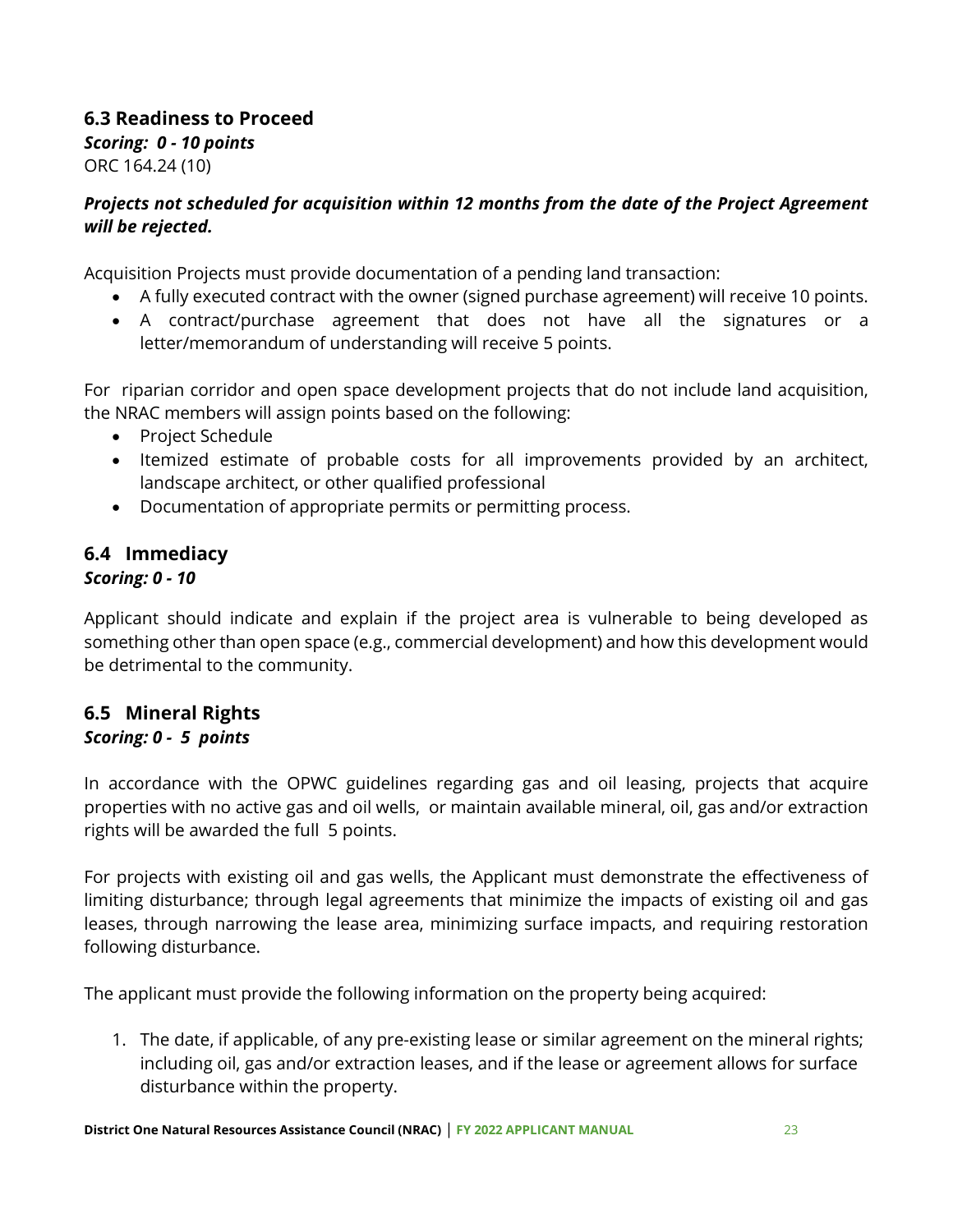- 2. Indicate the Mineral Rights that apply to the Project:
	- The current landowner will retain the mineral rights
	- The mineral rights will be purchased and transferred to another entity
	- The mineral rights will be purchased and maintained, with no active gas or oil wells
	- The Applicant will obtain legal agreements with Lessee to minimize the impact of the mineral rights lease. Explain how the agreement will limit disturbances to sensitive natural resource areas from current oil and gas wells.